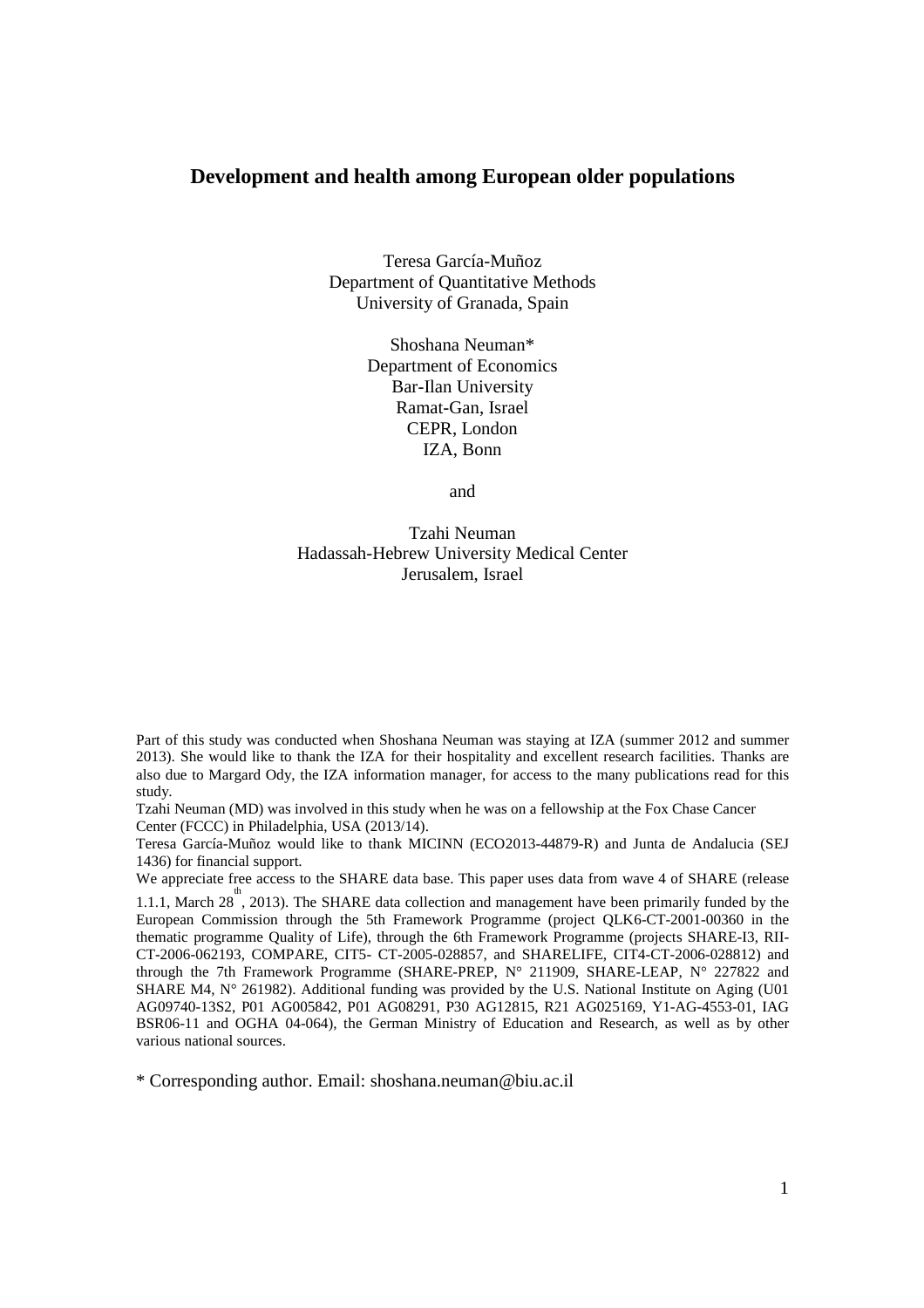#### **Abstract:**

The 2011 wave of the rich Survey of Health Aging and Retirement Europe (SHARE) is used for the exploration of the full spectrum of factors behind the health-status in 16 European countries, using about 33 thousand observations. Special emphasis is given to the *examination of country development measures and their correlation with aggregate country-levels of subjective-health.* The empirical analysis includes 2 layers: (i) estimation of self-assessed-health-status (SAHS) equations, using a large set of personal socio-economic characteristics as explanatory variables (controlling for country fixedeffects); and (ii) study of the correlations between average country SAHSs – controlled for differences in individuals' socio-economic characteristics – and objective countryspecific aggregate macroeconomic development variables (logarithm of per-capita GDP; the Human Development Index; life expectancy at birth; per-capita expenditures on health; percentage of GDP spent on education; income inequality). The second part of the empirical examination (that borrows the technique used by Oswald and Wu, 2010) is novel and will lead to an answer to our core question: *Is subjective-health affected by the country's economic development level?* 

The main findings are: (i) the estimation of self-assessed-health-status regressions provides clear evidence of the *effects of a large set of socio-economic variables on the individual's subjective rating of her/his health status, beyond and above the obvious effects of health conditions;* (ii) the second, more innovative, finding is related to the effects of country-specific economic development variables on the subjective-health of the residents, beyond and above those of the personal characteristics. Country dummy variables are added to the SAHS regression, to derive the country-specific aggregate SAHSs. These country dummies are then examined for correlations with a set of objective country economic development measures. It appears that *five development measures (logarithm of per-capita GDP; the Human Development Index; life expectancy at birth; per-capita expenditures on health; percentage of GDP spent on education) are positively and significantly correlated with aggregate SAHSs, while Income Inequality does not correlate significantly with SAHS.*

It is therefore not only 'who you are' that affects the rating of health, but also 'in which country you live'. *Those who live in more developed countries report higher levels of subjective-health (everything else being equal).* Overall, our findings indicate that what is true for the individual is also true for the country as a whole: both *individual* and *countrylevel development* factors affect subjective-health and the two levels accumulate and reinforce the subjective-health assessment. This seems to be at odds with the 'Easterlin Paradox' (that relates to well-being and is borrowed here to the health arena) which emphasizes within-country individual effects and marginalizes cross-country effects.

**Keywords:** development; self-assessed-health-status; health determinants; SHARE; Europe

**Jel Classifications:** I1, I15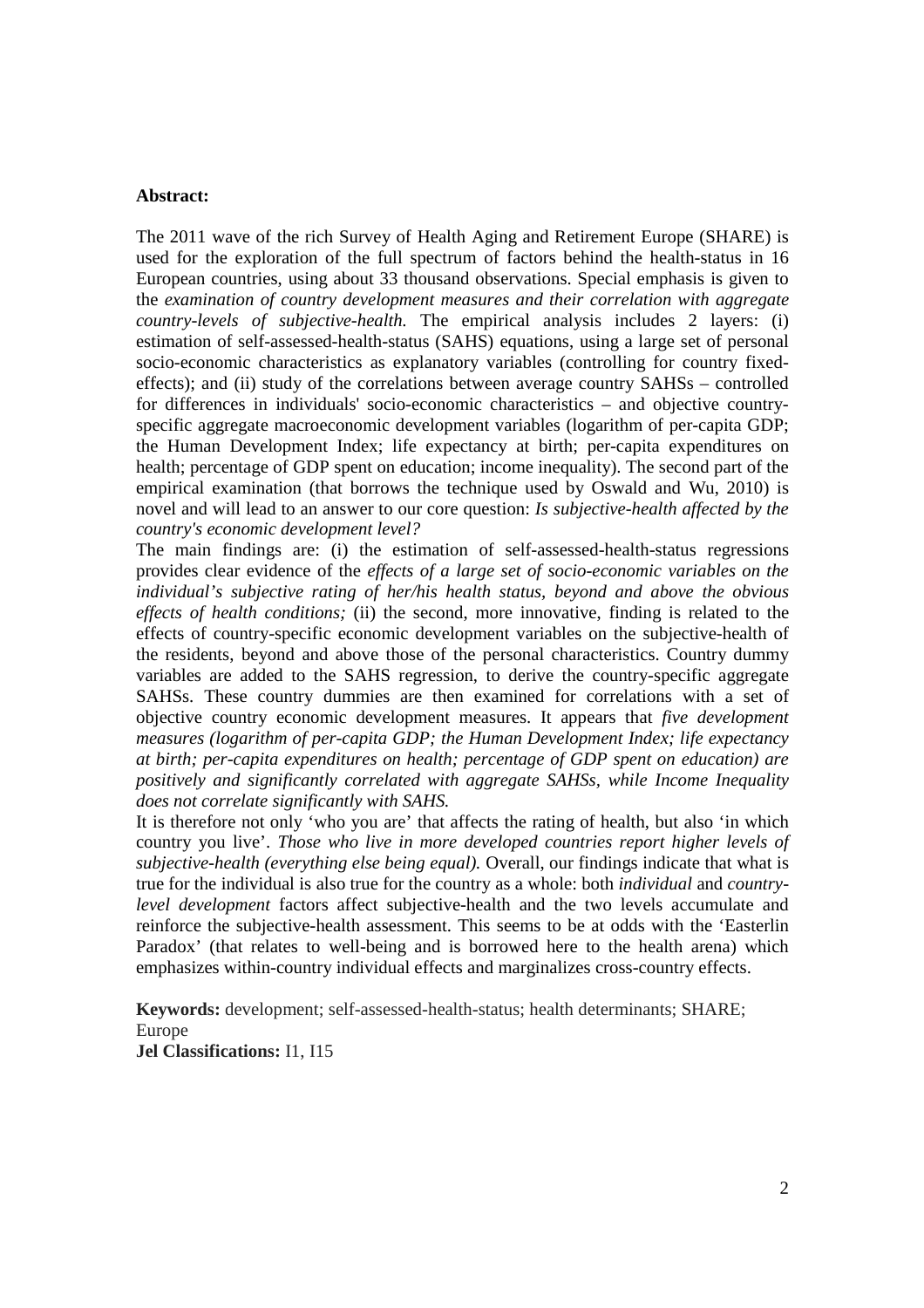#### **1. Introduction and motivation**

Health is an important factor behind economic development of states. There is a dual relationship between health and economic development. The health status of the population affects its level of economic development (Commission on Macroeconomics and Health, 2001; Case, 2002; Bloom et al., 2004, 2014; Acemoglu and Johnson, 2007; Deaton, 2007). Causality can however also run in the opposite direction: from the country's economic status to health of the population (e.g., Ruhm, 2000, 2006, 2008; Bezruchka, 2009). In this study we focus on this path of causality and explore if individuals who live in more developed countries report higher levels of subjective-health (self-assessed-health-status – SAHS), everything else being equal. Specifically, we look at country effects on SAHS (controlling for individual socioeconomic/demographic/health-related variables) and explore whether these country dummies (that represent country average levels of SAHSs) are significantly correlated with a battery of country development measures (logarithm of per-capita GDP; the Human Development Index – HDI; life expectancy at birth; per-capita expenditures on health; percentage of GDP spent on education; income inequality). In other words: are, otherwise similar residents, who live in more advanced/developed countries, reporting higher SAHSs? To explore the correlation between country-specific average *net* SAHSs and country development parameters, we borrow the technique employed by Oswald and Wu (2010).

Questions on subjective health were recently introduced in questionnaires used within the social sciences and the medical professions. The core variable – self-assessed-healthstatus (SAHS) - is evaluated by the respondents. Respondents are asked to assess their health-status by rating their overall health on a scale with 4-10 categories, ranging from 'excellent' to 'very poor', or some variant. In the Survey of Health Aging and Retirement Europe (SHARE) questionnaire the question is: "On a scale from 1 to 5, where 1 describes the worst imaginable condition and 5 the best imaginable condition, how do you rate your health in general?" A person's own understanding of her/ his health is the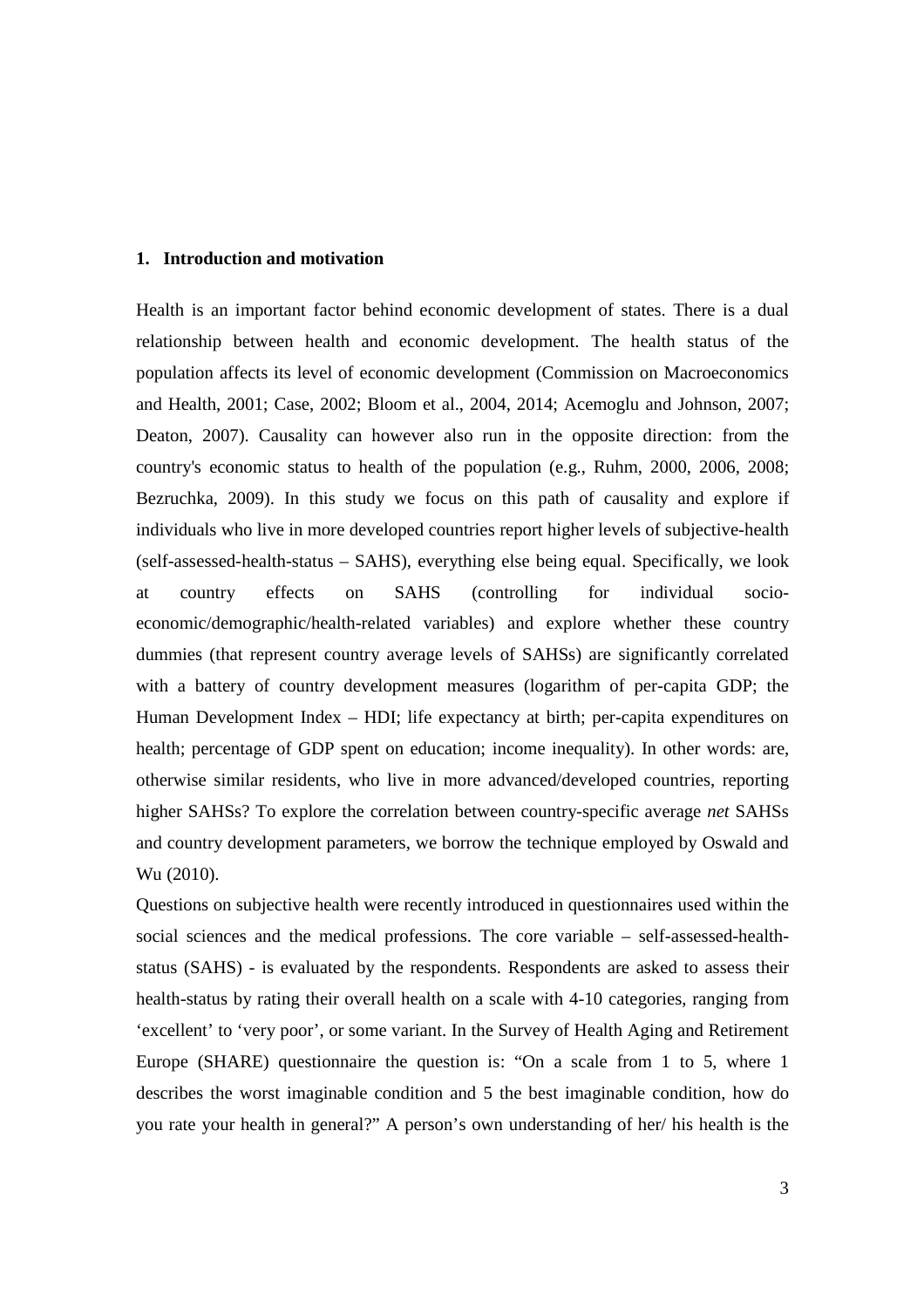'internal' view of health, as opposed to 'external' views that are based on observations of doctors or pathologists (Sen, 2002). The external view of health has come under considerable criticism, particularly from anthropological perspectives, for taking a distanced and less sensitive view of illness and health (Kleinman, 1988, 1995).

The 'internal', view expressed by the 'self-assessed-health-status', has increasingly become a common measure of health in empirical research. The belief that the individual is the best evaluator of her/his health status was supported by the findings of numerous studies, which indicated that self-ratings of health are good predictors of mortality and morbidity even more than medical records. The first clear demonstration came with Mossey and Shapiro's (1982) analysis of the Manitoba Longitudinal Study, which showed that elderly Canadians' self-ratings of health were better predictors of seven-year survival than their medical records or their self-reports of medical conditions. Idler and Benyamini (1997) quote evidence from no less than 27 studies documenting that a respondent's global health rating is an independent powerful predictor of subsequent individual mortality. Benyamini and Idler (1999) identified 19 additional studies that were published during the period 1995 to 1998. Some of the more recent studies in the same line are: Ferraro and Kelley-Moore (2001); Wang at al. (2001); van Doorslaer and Gerdtham (2003); Nagarajan and Pushpanjali (2008); Parissis et al. (2009) and Cesari et al. (2009). Up-to-date over 200 studies have reported robust relationships between selfassessments-of-heath with mortality and morbidity (Mora et al., 2008). The respondents in the above cited sample surveys are heterogeneous in terms of: country of residence, socio-economic status, race, ethnicity, education, preventive practices, and health conditions – indicating the universality of the phenomenon.

Health starts to deteriorate around the age of 50. It is therefore natural to examine the determinants of SAHS using samples from the population aged 50 or above. Moreover, the share of this sub-population is constantly growing in virtually all countries and catering to its health needs, is of great socio-political importance.

The very rich SHARE data base is an ideal data set for the exploration of the full spectrum of factors behind the SAHS. It is a multidisciplinary and cross-national panel data set of micro data on health, socio-economic status and social and family networks of more than 45,000 individuals aged 50 or over. They are a balanced representation of the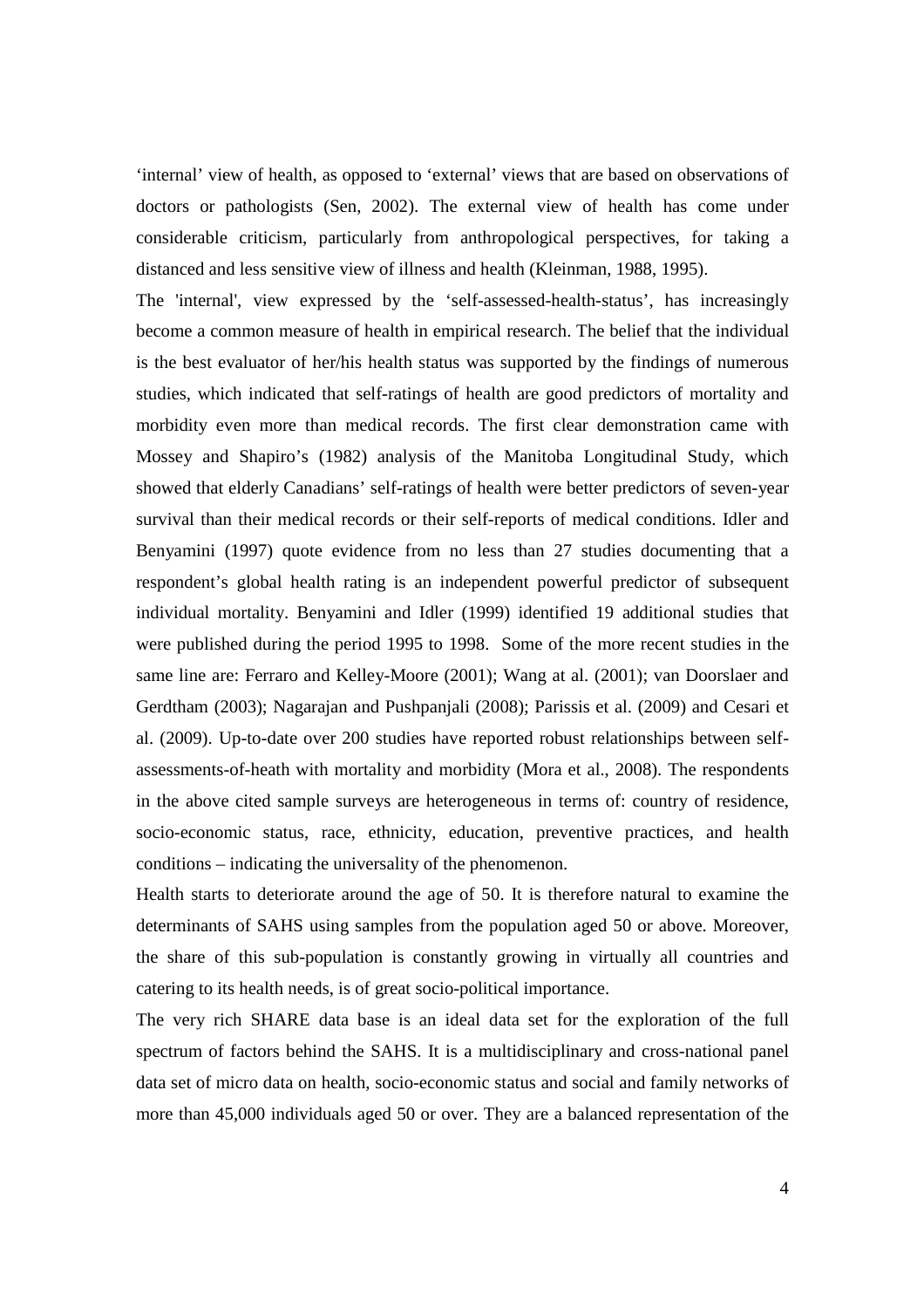various regions in Europe, ranging from Scandinavian countries (Denmark and Sweden), through Central Europe (Austria, France, Germany, Switzerland, Belgium, the Czech Republic and the Netherlands) and Eastern Europe (Poland, Hungary, the Slovak Republic and Estonia), to the South (Spain, Italy and Portugal).

The empirical analysis includes 2 layers: (i) estimation of SAHS equations, using a set of personal socio-economic characteristics as explanatory variables (controlling for country fixed-effects). The SHARE data base facilitates the examination of variables that have not been explored before, such as: having a living mother/father; and (ii) study of the correlations between average country SAHSs – controlled for differences in individuals' socio-economic characteristics – and objective country-specific aggregate macroeconomic development variables (logarithm of per-capita GDP; the Human Development Index; life expectancy at birth; per-capita expenditures on health; percentage of GDP spent on education; income inequality). The second part of the empirical examination will lead to an answer to our core question: Is subjective-health affected by the country's economic development level?

Deaton (2008) looked at the 'satisfaction with health' versus a set of subjective aggregate country measures of health (in particular, life expectancy and country expenditures on health) and found that they are uncorrelated across 132 countries. Our study relates to a larger set of country-specific measures and their correlation with country SAHSs (controlling for differences in personal characteristics), using data for European countries, and a different statistical analysis. A comparison of the results with those presented by Deaton is obviously of interest. Moreover, evidence (based on the SHARE rich data set) on the relationship between the country's economic/social/welfare performance and the population's average SAHS, is also relevant for the heated debate on the (so-called) Easterlin Paradox that related to subjective-well-being (SWB) and suggested that wealthy people tend to be happier than poor people in the *same country*, but that there is no such relationship *across countries*, or *over time*. In a series of studies Easterlin has examined the relationship between happiness and GDP, both across countries and within individual countries through time, and found little significant evidence of a link between aggregate income and aggregate happiness. He concluded: "*what is true for the individual is not true for society as a whole*" (Easterlin, 1973, page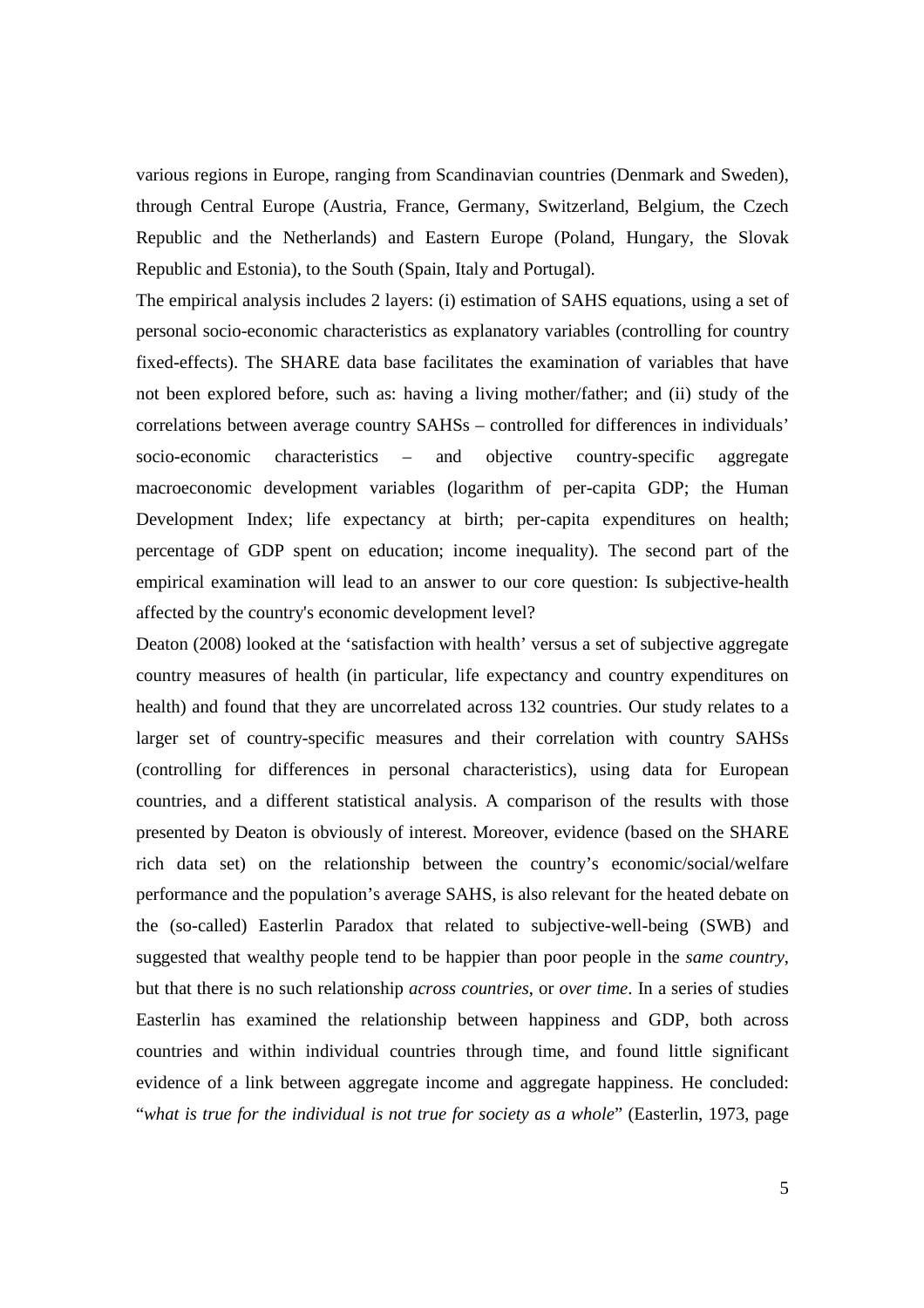4, italics in the original). Our core findings can be used to test the Easterlin Paradox, *twisting it from the well-being domain to health.* See discussion in Section 4.

The structure of the paper is the following: The next section describes the variables used for the econometric analysis. The empirical analysis of the determinants of SAHS, the normalized country coefficients and their correlations with a set of country-specific development variables are presented in Section 3, and Section 4 summarizes and concludes.

#### **2. Variables used for the econometric analysis**

SHARE is a unique, innovative, carefully designed, multidisciplinary and cross-national panel data base of micro data on health, socio-economic background, and social and family networks.

Data collected include health variables (e.g. self-reported health, health conditions, physical and cognitive functioning, health behavior, use of health-care facilities); biomarkers (e.g. body-mass index); socio-economic economic variables (e.g. age, gender, wealth and consumption, education); and social support variables (e.g. marital status, number of children at home, a living father/mother).

Daniel McFadden concluded that "*SHARE has become a world-class example of research infrastructure*". This incredible data base will facilitate our goal of exploring the various determinants of SAHS, as well as the country-specific effects, leading to policy implications for the improvement of the health status of European elderly.

The *dependent variable* is the individual's subjective self-assessment of her/his health status that has 5 categories and is based on the question: "On a scale from 1 to 5, where '1' describes the worst imaginable condition and '5' describes the best imaginable condition, how do you rate your health in general?" The average SAHS score for the whole sample is 2.8.

As an illustration, Figure 1 plots the distribution (in percentages) of responses to the SAHS question, for four selected countries out of the 16 sampled countries: two countries with the highest per-capita GDP (Switzerland and The Netherlands), and at the other extreme, two countries with the lowest per-capita GDP (Poland and Hungary). As it is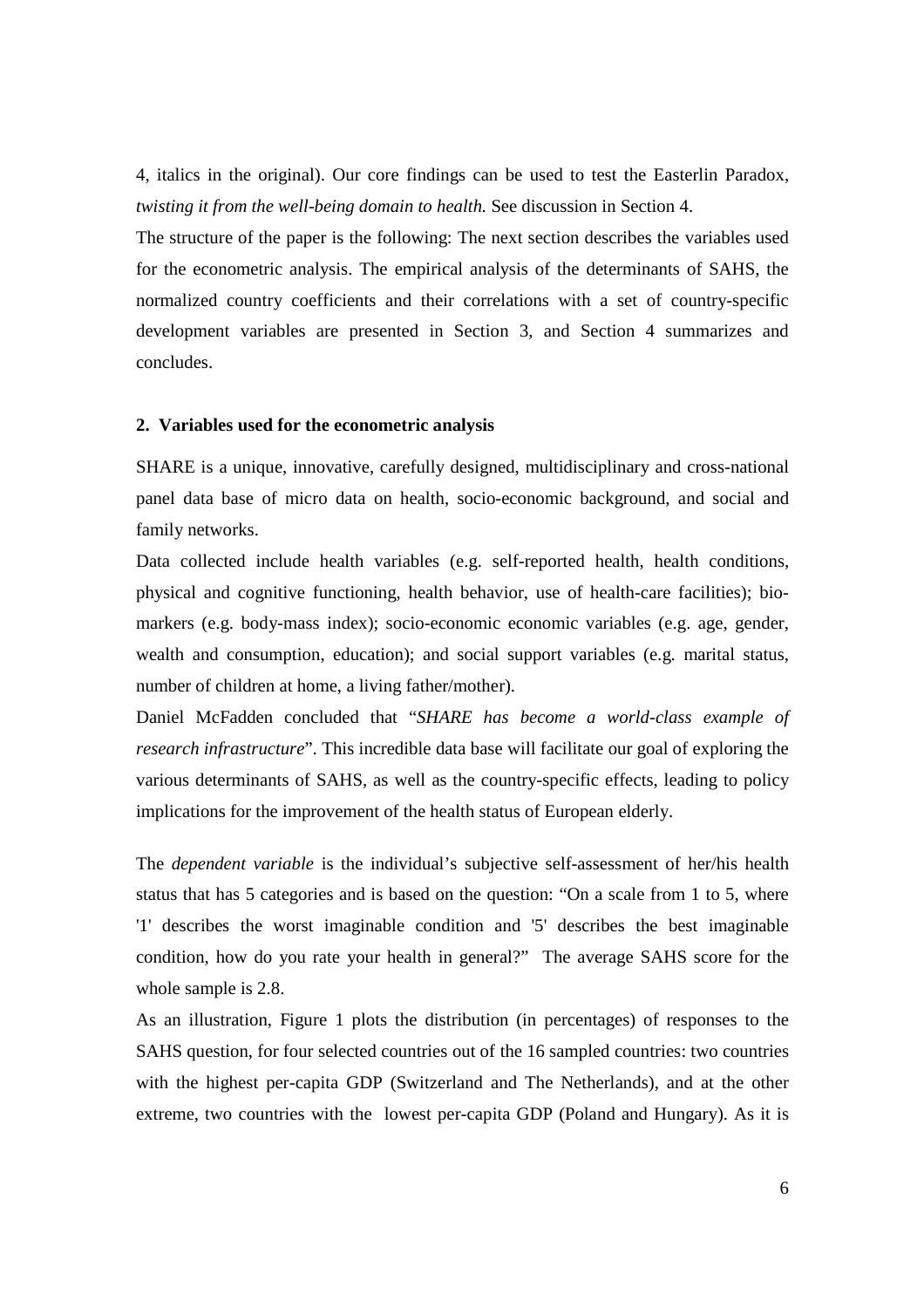evident from Figure 1, there are substantial differences between these countries in the subjective-health evaluations. The country differences might stem from differences in health conditions, from country-specific macro development variables, and also from cultural and language differences.



**Figure 1: Distribution (percentages) of responses to SAHS question, Share 2011** 

The independent variables include: Socio-demographic variables (gender, age, education, marital status, number of children in household, parents alive, pension); medically based health (drug use, diagnoses of medical problems, use of medical services, health symptoms, and quality of eyesight); functional capacity, cognitive functioning, behavioral risks (alcohol use and obesity), country dummies. Their definitions are presented in Table 1 and appendix Table A.1 summarizes the descriptive statistics of the research variables.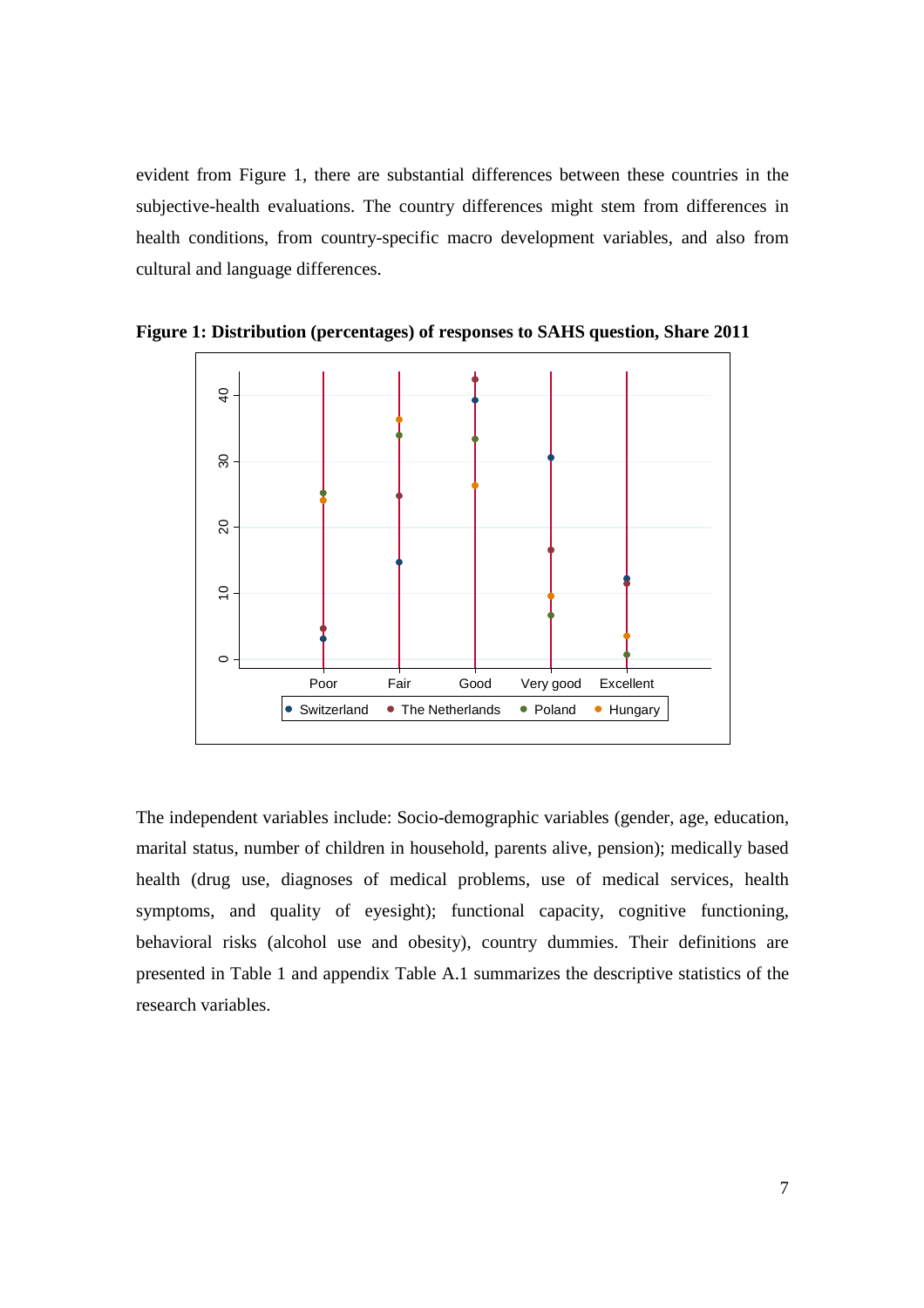# **Table 1: Variable definitions**

| Gender<br>Dummy variable that is set to 1 for male respondents.<br>Four dummy variables, relating to the age groups of: 61-to-70;<br>Age<br>71-to-80; 81-to-90; 91 and over; with the reference group being<br>age of 50-to-60.<br>Education<br>Dummy variable that equals 1 if the respondent has at least 13<br>years of schooling.<br>Two dummy variables: married and widowed; with the reference<br>Marital status<br>group including: divorced, separated and single.<br>Number of children in the household.<br>Number of<br>children in the<br>household<br>Two dummy variables: Mother and father alive.<br>Living parents<br>Dummy variable that is coded as 1 if a public old-age pension is<br>Public old-age<br>received by the individual.<br>pensions<br>(ii) Medically based health<br>Continuous variable that is the number of different drugs that the<br>Drug use<br>respondent takes at least once a week (e.g., drugs for high-<br>cholesterol, high blood-pressure, joint pain, back pain, sleep<br>problems, anxiety or depression, stomach burns).<br><b>Health</b> conditions<br>Set of dummy variables that relate to diseases that the individual<br>was diagnosed with. They include: heart diseases; hypertension;<br>vascular diseases; diabetes; lung diseases; arthritis; osteoporosis; | Socio-demographic variables<br>(i) |  |
|--------------------------------------------------------------------------------------------------------------------------------------------------------------------------------------------------------------------------------------------------------------------------------------------------------------------------------------------------------------------------------------------------------------------------------------------------------------------------------------------------------------------------------------------------------------------------------------------------------------------------------------------------------------------------------------------------------------------------------------------------------------------------------------------------------------------------------------------------------------------------------------------------------------------------------------------------------------------------------------------------------------------------------------------------------------------------------------------------------------------------------------------------------------------------------------------------------------------------------------------------------------------------------------------------------------------------|------------------------------------|--|
|                                                                                                                                                                                                                                                                                                                                                                                                                                                                                                                                                                                                                                                                                                                                                                                                                                                                                                                                                                                                                                                                                                                                                                                                                                                                                                                          |                                    |  |
|                                                                                                                                                                                                                                                                                                                                                                                                                                                                                                                                                                                                                                                                                                                                                                                                                                                                                                                                                                                                                                                                                                                                                                                                                                                                                                                          |                                    |  |
|                                                                                                                                                                                                                                                                                                                                                                                                                                                                                                                                                                                                                                                                                                                                                                                                                                                                                                                                                                                                                                                                                                                                                                                                                                                                                                                          |                                    |  |
|                                                                                                                                                                                                                                                                                                                                                                                                                                                                                                                                                                                                                                                                                                                                                                                                                                                                                                                                                                                                                                                                                                                                                                                                                                                                                                                          |                                    |  |
|                                                                                                                                                                                                                                                                                                                                                                                                                                                                                                                                                                                                                                                                                                                                                                                                                                                                                                                                                                                                                                                                                                                                                                                                                                                                                                                          |                                    |  |
|                                                                                                                                                                                                                                                                                                                                                                                                                                                                                                                                                                                                                                                                                                                                                                                                                                                                                                                                                                                                                                                                                                                                                                                                                                                                                                                          |                                    |  |
|                                                                                                                                                                                                                                                                                                                                                                                                                                                                                                                                                                                                                                                                                                                                                                                                                                                                                                                                                                                                                                                                                                                                                                                                                                                                                                                          |                                    |  |
|                                                                                                                                                                                                                                                                                                                                                                                                                                                                                                                                                                                                                                                                                                                                                                                                                                                                                                                                                                                                                                                                                                                                                                                                                                                                                                                          |                                    |  |
|                                                                                                                                                                                                                                                                                                                                                                                                                                                                                                                                                                                                                                                                                                                                                                                                                                                                                                                                                                                                                                                                                                                                                                                                                                                                                                                          |                                    |  |
|                                                                                                                                                                                                                                                                                                                                                                                                                                                                                                                                                                                                                                                                                                                                                                                                                                                                                                                                                                                                                                                                                                                                                                                                                                                                                                                          |                                    |  |
|                                                                                                                                                                                                                                                                                                                                                                                                                                                                                                                                                                                                                                                                                                                                                                                                                                                                                                                                                                                                                                                                                                                                                                                                                                                                                                                          |                                    |  |
|                                                                                                                                                                                                                                                                                                                                                                                                                                                                                                                                                                                                                                                                                                                                                                                                                                                                                                                                                                                                                                                                                                                                                                                                                                                                                                                          |                                    |  |
|                                                                                                                                                                                                                                                                                                                                                                                                                                                                                                                                                                                                                                                                                                                                                                                                                                                                                                                                                                                                                                                                                                                                                                                                                                                                                                                          |                                    |  |
|                                                                                                                                                                                                                                                                                                                                                                                                                                                                                                                                                                                                                                                                                                                                                                                                                                                                                                                                                                                                                                                                                                                                                                                                                                                                                                                          |                                    |  |
|                                                                                                                                                                                                                                                                                                                                                                                                                                                                                                                                                                                                                                                                                                                                                                                                                                                                                                                                                                                                                                                                                                                                                                                                                                                                                                                          |                                    |  |
|                                                                                                                                                                                                                                                                                                                                                                                                                                                                                                                                                                                                                                                                                                                                                                                                                                                                                                                                                                                                                                                                                                                                                                                                                                                                                                                          |                                    |  |
|                                                                                                                                                                                                                                                                                                                                                                                                                                                                                                                                                                                                                                                                                                                                                                                                                                                                                                                                                                                                                                                                                                                                                                                                                                                                                                                          |                                    |  |
|                                                                                                                                                                                                                                                                                                                                                                                                                                                                                                                                                                                                                                                                                                                                                                                                                                                                                                                                                                                                                                                                                                                                                                                                                                                                                                                          |                                    |  |
|                                                                                                                                                                                                                                                                                                                                                                                                                                                                                                                                                                                                                                                                                                                                                                                                                                                                                                                                                                                                                                                                                                                                                                                                                                                                                                                          |                                    |  |
|                                                                                                                                                                                                                                                                                                                                                                                                                                                                                                                                                                                                                                                                                                                                                                                                                                                                                                                                                                                                                                                                                                                                                                                                                                                                                                                          |                                    |  |
|                                                                                                                                                                                                                                                                                                                                                                                                                                                                                                                                                                                                                                                                                                                                                                                                                                                                                                                                                                                                                                                                                                                                                                                                                                                                                                                          |                                    |  |
|                                                                                                                                                                                                                                                                                                                                                                                                                                                                                                                                                                                                                                                                                                                                                                                                                                                                                                                                                                                                                                                                                                                                                                                                                                                                                                                          |                                    |  |
| and cancer.                                                                                                                                                                                                                                                                                                                                                                                                                                                                                                                                                                                                                                                                                                                                                                                                                                                                                                                                                                                                                                                                                                                                                                                                                                                                                                              |                                    |  |
| <b>Health</b> symptoms<br>Continuous variable that is the sum of different symptoms that                                                                                                                                                                                                                                                                                                                                                                                                                                                                                                                                                                                                                                                                                                                                                                                                                                                                                                                                                                                                                                                                                                                                                                                                                                 |                                    |  |
| the individual suffered from during the last 6 months (e.g.,                                                                                                                                                                                                                                                                                                                                                                                                                                                                                                                                                                                                                                                                                                                                                                                                                                                                                                                                                                                                                                                                                                                                                                                                                                                             |                                    |  |
| sleeping problems, falling down, persistent cough, fatigue,                                                                                                                                                                                                                                                                                                                                                                                                                                                                                                                                                                                                                                                                                                                                                                                                                                                                                                                                                                                                                                                                                                                                                                                                                                                              |                                    |  |
| swollen leg, dizziness).                                                                                                                                                                                                                                                                                                                                                                                                                                                                                                                                                                                                                                                                                                                                                                                                                                                                                                                                                                                                                                                                                                                                                                                                                                                                                                 |                                    |  |
| Medical<br>Continuous variable that is the response to the question: "During                                                                                                                                                                                                                                                                                                                                                                                                                                                                                                                                                                                                                                                                                                                                                                                                                                                                                                                                                                                                                                                                                                                                                                                                                                             |                                    |  |
| the last 12 months, about how many times in total have you seen<br>consultation                                                                                                                                                                                                                                                                                                                                                                                                                                                                                                                                                                                                                                                                                                                                                                                                                                                                                                                                                                                                                                                                                                                                                                                                                                          |                                    |  |
| or talked to a medical doctor about your health. Please exclude                                                                                                                                                                                                                                                                                                                                                                                                                                                                                                                                                                                                                                                                                                                                                                                                                                                                                                                                                                                                                                                                                                                                                                                                                                                          |                                    |  |
| dentist visits and hospital stays, but include emergency rooms                                                                                                                                                                                                                                                                                                                                                                                                                                                                                                                                                                                                                                                                                                                                                                                                                                                                                                                                                                                                                                                                                                                                                                                                                                                           |                                    |  |
| and outpatient clinic visits".                                                                                                                                                                                                                                                                                                                                                                                                                                                                                                                                                                                                                                                                                                                                                                                                                                                                                                                                                                                                                                                                                                                                                                                                                                                                                           |                                    |  |
| Hospitalization<br>Dummy variable that equals 1 if the respondent answered                                                                                                                                                                                                                                                                                                                                                                                                                                                                                                                                                                                                                                                                                                                                                                                                                                                                                                                                                                                                                                                                                                                                                                                                                                               |                                    |  |
| positively the question: "During the last 12 months, have you<br>been in hospital overnight? Please consider stays in medical,                                                                                                                                                                                                                                                                                                                                                                                                                                                                                                                                                                                                                                                                                                                                                                                                                                                                                                                                                                                                                                                                                                                                                                                           |                                    |  |
| surgical, psychiatric or any other specialized wards."                                                                                                                                                                                                                                                                                                                                                                                                                                                                                                                                                                                                                                                                                                                                                                                                                                                                                                                                                                                                                                                                                                                                                                                                                                                                   |                                    |  |
| Continuous variable ranging from 1 (poor) to 5 (excellent). It is<br>Quality of                                                                                                                                                                                                                                                                                                                                                                                                                                                                                                                                                                                                                                                                                                                                                                                                                                                                                                                                                                                                                                                                                                                                                                                                                                          |                                    |  |
| the average of 2 variables related to eyesight that are the<br>eyesight                                                                                                                                                                                                                                                                                                                                                                                                                                                                                                                                                                                                                                                                                                                                                                                                                                                                                                                                                                                                                                                                                                                                                                                                                                                  |                                    |  |
| responses to the question: "Your distance/reading eyesight is:                                                                                                                                                                                                                                                                                                                                                                                                                                                                                                                                                                                                                                                                                                                                                                                                                                                                                                                                                                                                                                                                                                                                                                                                                                                           |                                    |  |
| poor $(1)$ excellent $(5)$ ".                                                                                                                                                                                                                                                                                                                                                                                                                                                                                                                                                                                                                                                                                                                                                                                                                                                                                                                                                                                                                                                                                                                                                                                                                                                                                            |                                    |  |
| (iii) Behavioral risk factors                                                                                                                                                                                                                                                                                                                                                                                                                                                                                                                                                                                                                                                                                                                                                                                                                                                                                                                                                                                                                                                                                                                                                                                                                                                                                            |                                    |  |
| Alcohol<br>Dummy variable is defined: it equals 1 if the respondent, during                                                                                                                                                                                                                                                                                                                                                                                                                                                                                                                                                                                                                                                                                                                                                                                                                                                                                                                                                                                                                                                                                                                                                                                                                                              |                                    |  |
| the last 3 months, used to drink any alcoholic beverages, like<br>consumption                                                                                                                                                                                                                                                                                                                                                                                                                                                                                                                                                                                                                                                                                                                                                                                                                                                                                                                                                                                                                                                                                                                                                                                                                                            |                                    |  |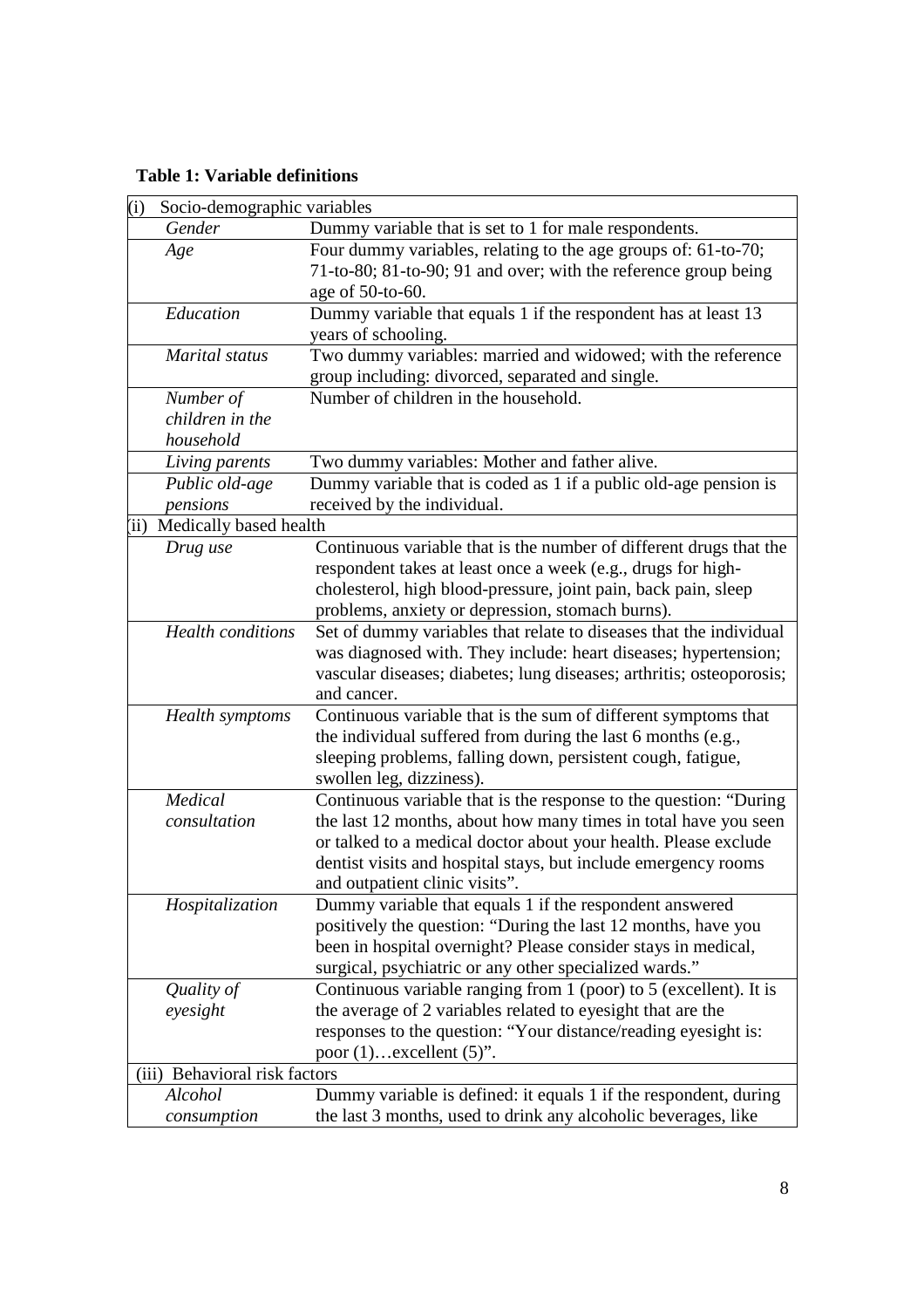|                              | beer, wine, spirits or cocktails at least 5 days a week.            |
|------------------------------|---------------------------------------------------------------------|
| <i><b>Obesity</b></i>        | Dummy variable that is equal to 1 if the Body Mass Index (BMI,      |
|                              | based on weight and height) is greater than 30.                     |
| (iv) Functional capacity     |                                                                     |
| <b>ADL</b>                   | This variable relates to limitations with basic activities of daily |
|                              | living (ADL). Six activities are included: dressing (including      |
|                              | putting on shoes and socks), walking across the room, bathing or    |
|                              | showering, eating (such as cutting up your food), getting in and    |
|                              | out of bed, and using the toilet (including getting up or down).    |
|                              | We use the individual's answer to these questions for the           |
|                              | construction of a linear index, using the principal components      |
|                              | analysis.                                                           |
| <b>IADL</b>                  | This variable describes the number of limitations with              |
|                              | instrumental activities of daily living (IADL) reported by each     |
|                              | individual. Seven activities are included: using a map to figure    |
|                              | out how to get around in a new place, preparing a hot meal,         |
|                              | shopping for groceries, making telephone calls, taking              |
|                              | medications, doing work around the house or garden, and             |
|                              | managing money (such as paying bills). We use the respondent's      |
|                              | answers to these questions to construct a linear index using the    |
|                              | analysis of principal components.                                   |
| (v) Cognitive abilities      |                                                                     |
| Identifying                  | Continuous variable that is the number of animals that the          |
| animals                      | individual listed in 60 seconds, in response to the question: "I    |
|                              | would like you to name as many different animals as you can         |
|                              | think of. You have one minute to do this."                          |
| (vi) Country dummy variables |                                                                     |
|                              | The countries included in the sample are: Austria, Germany,         |
|                              | Sweden, The Netherlands, Spain, Italy, France, Denmark,             |
|                              | Switzerland, Belgium, The Czech Republic, Poland, Hungary,          |
|                              | Portugal, Slovenia and Estonia. Austria is serving as the           |
|                              | reference country.                                                  |

SHARE has also data on employment, attitudes and beliefs (e.g., hope, trust), and social activities (e.g., voluntary work, social networks). These variables are not included in the estimation of SAHS equations due to simultaneity problems.

### **3. Econometric analysis and findings**

The econometric analysis has 2 layers: (i) estimation of a SAHS equation, using the explanatory variables described above with a special focus on the country coefficients;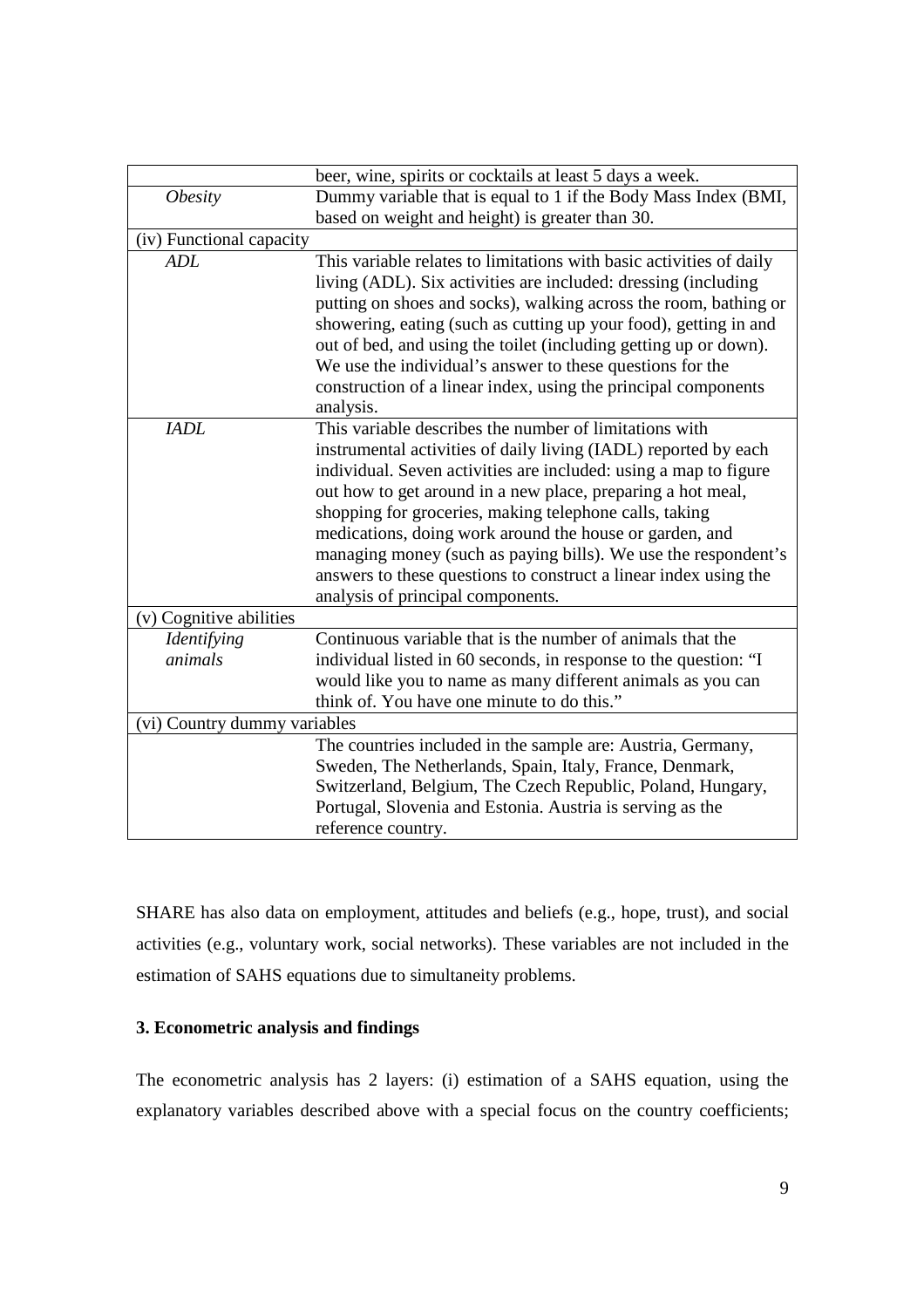and (ii) based on the regression results: derivation of standardized country coefficients (that reflect country average SAHSs) and estimation of correlations between the country SAHSs and macro country development measures (logarithm of per-capita GDP; Human Development Index; life expectancy; per-capita health expenditures; percentage of GDP spent on education; income inequality).

Investigation of SAHS determinants is reported in many studies. The second stage is novel and will also contribute to the discussion on the correlation between individuals' subjective characteristics and aggregate macro characteristics of their countries of residence. There is already an extensive heated debate on this topic, regarding individuals' well-being and country characteristics. We will extend the debate in the direction of *correlations between SAHS and macro development variables.* 

#### 3.1 *SAHS regression equation: Determinants of subjective-health*

Since reported subjective-health is intrinsically ordinal (with 5 values of 1-5), the natural way to estimate a SAHS equation is by using Ordered Logit or Ordered Probit. However - as discussed in Ferrer-i-Carbonell and Frijters (2004) – when the dependent variable relates to satisfaction scores, the use of a linear model instead of an Ordered Logit Model, does not change the basic results. The simpler OLS method allows coefficients to be read off as cardinal subjective-health scores.

The dependent variable is the respondent's subjective assessment of her/his health-status, ranging from 1 (worst imaginable condition) to 5 (best imaginable condition). Standard errors are adjusted for clustering at the country level.

Table 2 presents the OLS regression results. Experimenting with Ordered Logit regressions, resulted in minor changes (in terms of sign, magnitude, and significance of coefficients, available upon request).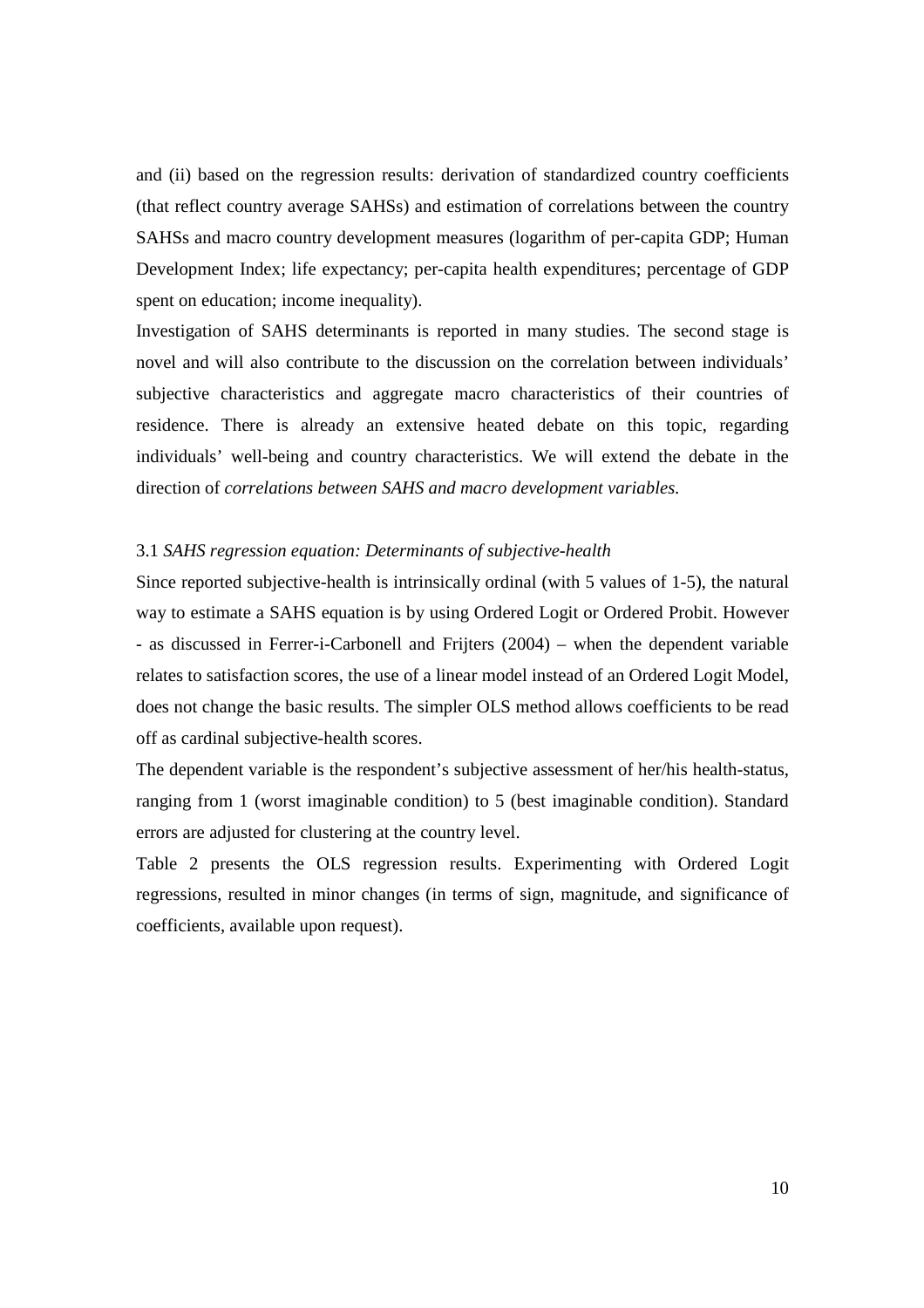**Table 2: Determinants of SAHS, OLS regression, clustered (at the country level) standard errors, SHARE 2011** 

| Variables                                           | Coefficients (t-statistics)                   |
|-----------------------------------------------------|-----------------------------------------------|
| (i) Socio-demographic personal variables            |                                               |
| Male                                                | $-0.068 (-5.171)$ ***                         |
| Age (years)                                         |                                               |
| 50-60                                               | Ref.                                          |
|                                                     | $61-70$ 0.001 (0.065)                         |
|                                                     | $71-80$ $-0.042$ $(-1.557)$                   |
|                                                     | 81-90 -0.062 $(-2.080)$ *                     |
|                                                     | more than 90 0.067 (1.159)                    |
| Education                                           |                                               |
| More than 12 years of schooling $0.128(11.239)$ *** |                                               |
| Marital status                                      |                                               |
| Single/Divorced/Separated                           | Ref.                                          |
| Married                                             | $0.036(2.558)$ **                             |
|                                                     | Widowed $0.036(1.798)*$                       |
| Number of children in household 0.022 (0.822)       |                                               |
| Living parents                                      |                                               |
| Mother                                              | $0.058(4.845)$ ***                            |
| Father                                              | $0.079(4.324)$ ***                            |
| Old age pension                                     | $0.039(2.225)$ **                             |
| (ii) Medically based health                         |                                               |
|                                                     |                                               |
| Drug use                                            | $-0.081(-9.336)$ ***                          |
| Health conditions -diagnosed with:                  |                                               |
|                                                     | Heart problems -0.122 (-10.845)***            |
|                                                     | Hypertension $-0.030$ $(-1.956)$ <sup>*</sup> |
| Cerebral vascular disease -0.141 (-5.695)***        |                                               |
|                                                     | Diabetes -0.117 (-7.715)***                   |
| Chronic lung disease -0.160 (-8.200)***             |                                               |
|                                                     | Arthritis -0.191 (-11.238)***                 |
|                                                     | Osteoporosis -0.103 (-3.814)***               |
|                                                     | Cancer -0.319 (-9.652)***                     |
| Health symptoms (number)                            | $-0.121(-14.293)***$                          |
| Medical consultation (number)                       | $-0.012 (-10.024)$ ***                        |
| Hospitalization (dummy)                             | $-0.182 (-16.262)$ ***                        |
| Quality of eyesight (range of 1-5)                  | $0.167(17.517)$ ***                           |
| (iii) Behavioral risks                              |                                               |
| Alcohol consumption                                 | $0.027(2.959)$ ***                            |
| Obesity (BMI>30)                                    | $-0.100 (-6.484)$ ***                         |
| (iv) Functional Capacity Indices                    |                                               |
| <b>ADL</b>                                          | $-0.030(-5.839)$ ***                          |
| <b>IADL</b>                                         | $-0.022(-4.031)$ ***                          |
| (v) Cognitive abilities                             |                                               |
| Identifying animals                                 | $0.011(9.314)$ ***                            |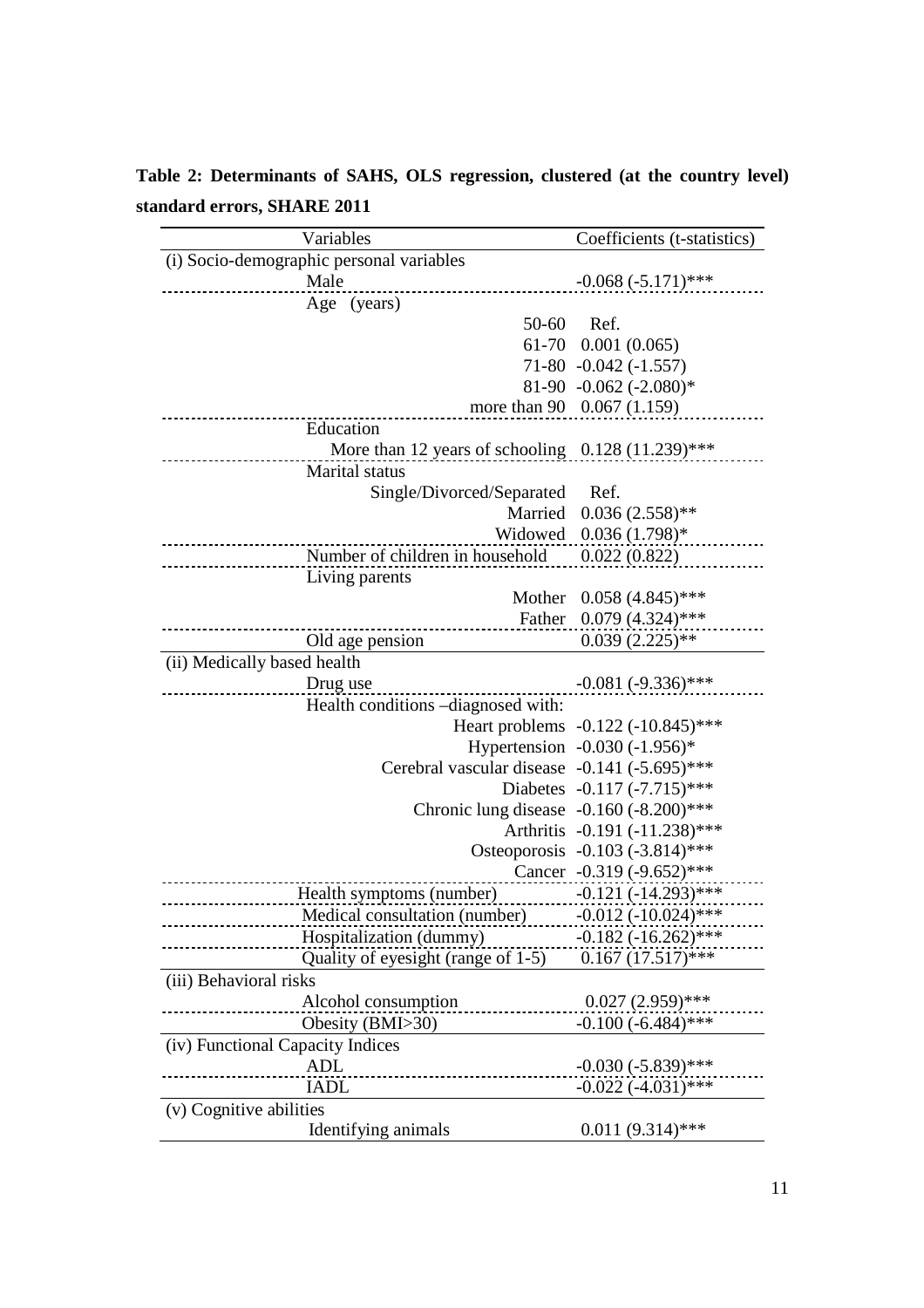| Variables                                             | Coefficients (t-statistics)   |
|-------------------------------------------------------|-------------------------------|
| (vi) Country dummy variables                          |                               |
| Austria Ref.                                          |                               |
|                                                       | Germany -0.294 (-38.499)***   |
| _____________________                                 | Sweden -0.031 (-5.929)***     |
| <b>The Netherlands</b>                                | $-0.076$ $(-13.150)$ ***      |
|                                                       | Spain -0.211 (-15.751)***     |
|                                                       | Italy $-0.061 (-5.195)$ ***   |
| <b>France</b><br>____________________________________ | $-0.187 (-16.863)$ ***        |
| ------------------------------                        | Denmark 0.188 (27.380)***     |
| ___________________________                           | Switzerland 0.132 (24.300)*** |
|                                                       | Belgium 0.032 (2.720)**       |
| The Czech Republic - $0.292$ (-32.207)***             |                               |
|                                                       | Poland -0.374 (-22.949)***    |
|                                                       | Hungary -0.340 (-22.210)***   |
|                                                       | Portugal -0.363 (-22.485)***  |
|                                                       | Slovenia -0.335 (-62.781)***  |
|                                                       | Estonia -0.660 (-50.401)***   |
|                                                       | Constant 2.703 (89.477) ***   |
| Sample Size                                           | 32,768                        |
| R-squared                                             | 0.4484                        |
|                                                       |                               |

\* significant at 0.10; \*\* significant at 0.05; \*\*\*significant at 0.01

The pattern that emerges from Table 2 is clear: while health conditions (obviously) play a significant role in the individual's subjective-health-assessment, non-medical factors are also significant contributors to the SAHS. More specifically: suffering from diseases and bad health conditions lower the subjective assessment of health. Diagnosed with Cancer leads to an average drop of about 0.3 (on a scale of 1-5), while suffering from other major diseases (heart, cerebral vascular, diabetes, arthritis, and chronic lung disease) leads to a drop of around 0.1. Other indications of poor health conditions (use of drugs, hospitalization, number of annual medical consultations, number of medical symptoms) also lead to significant drops in the self-assessment-of-health, whereas better eye sight has a pronounced positive effect on SAHS. Lack of functional capacity (ADL and IADL) has a negative effect...

Obese people have lower subjective-health assessments. However, individuals who drink report higher SAHSs. The difference between the effects of these 2 risk factors is somewhat unexpected. Could be that psychological factors are at work – while obese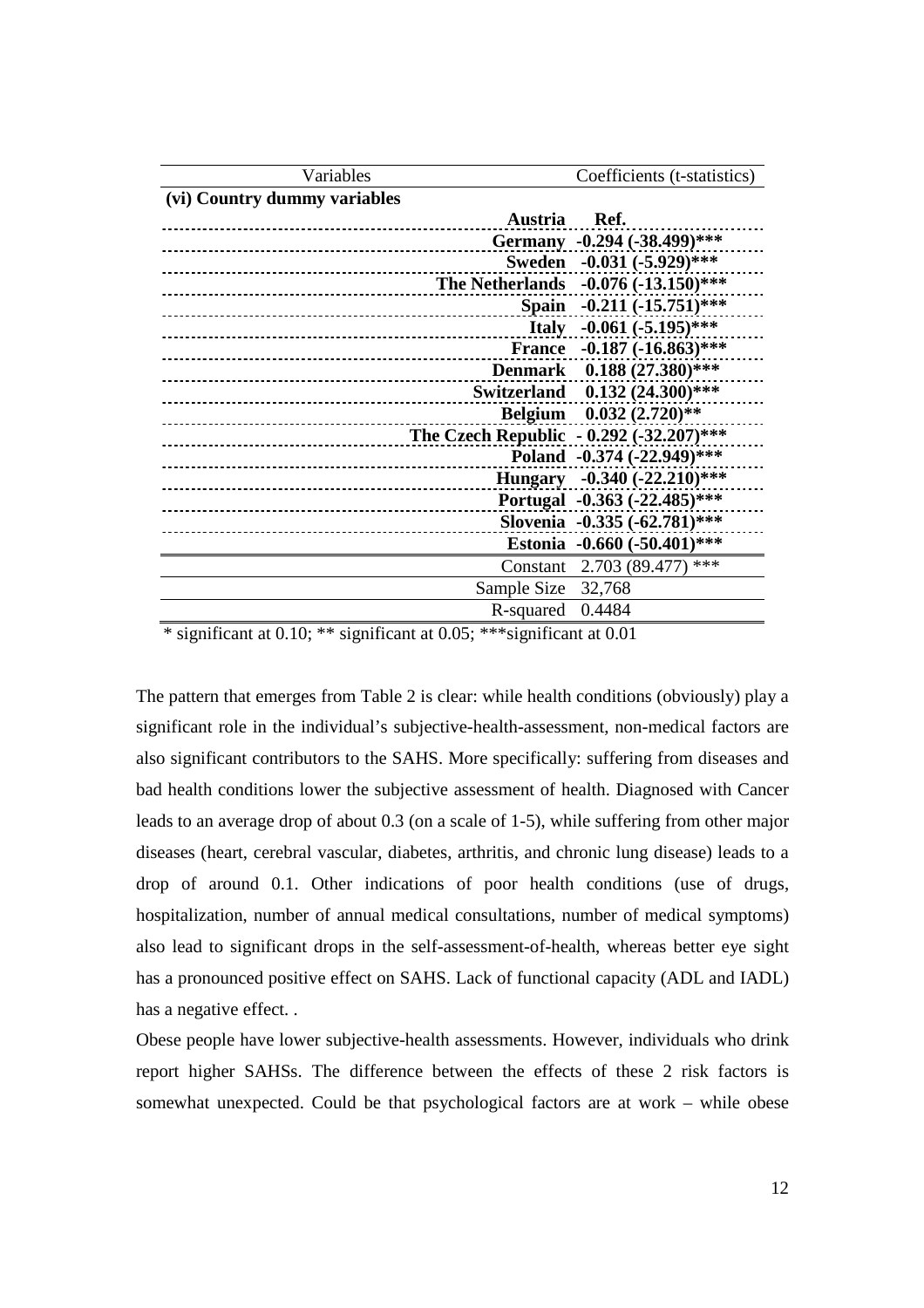people feel less attractive, drinking is accepted in Western society as a social positive norm and promotes social ties (SIRC, 1998). Moreover, drinking results in a mood upgrade, that probably leads also to more favorable subjective-health assessments.

As for the socio-economic personal variables: men have lower average valuations of SAHS than women. Murtang and Hubert (2004) claimed that at older age, women experience more health-related problems and functional limitations than men, leading to lower valuations of SAHS. However, as we control for a large series of health-related problems, this argument is not valid anymore. *Could be* that men are more hypochondriac than women and/or more ignorant on disease/health issues, leading to more pessimistic reports on their health status.

More educated individuals (those with  $13+$  years of schooling) tend to report higher SAHS levels (after controlling for household wealth). In line with the speculation that ignorance (of men) leads to lower reports of SAHS, highly educated individuals have the knowledge how to better control diseases, and therefore feel healthier.

As expected, members of wealthier households feel healthier. Wealth adds an element of protection and confidence that a need to deal with health problems will not be confounded by financial restrictions. Age does not affect subjective-health scores.

Interestingly, living parents add significantly to the valuation of subjective health. One explanation for this finding can be related to genetics – parents of individuals who are at the age of 50 and over, must be at least in their late 70s. This is an indication of high life expectancy that might affect health valuations of their offspring. Another option is that parents provide affection and psychological/emotional support (although they also demand help) that affects SAHS.

Married and widowed individuals report higher SAHSs compared to those who belong to any other group (single, divorced).

Of special interest are the coefficients of the country dummies, which measure the contribution of the country of residence to the subjective-health of its residents, beyond the effects of all other personal explanatory variables that are included in the regression analysis.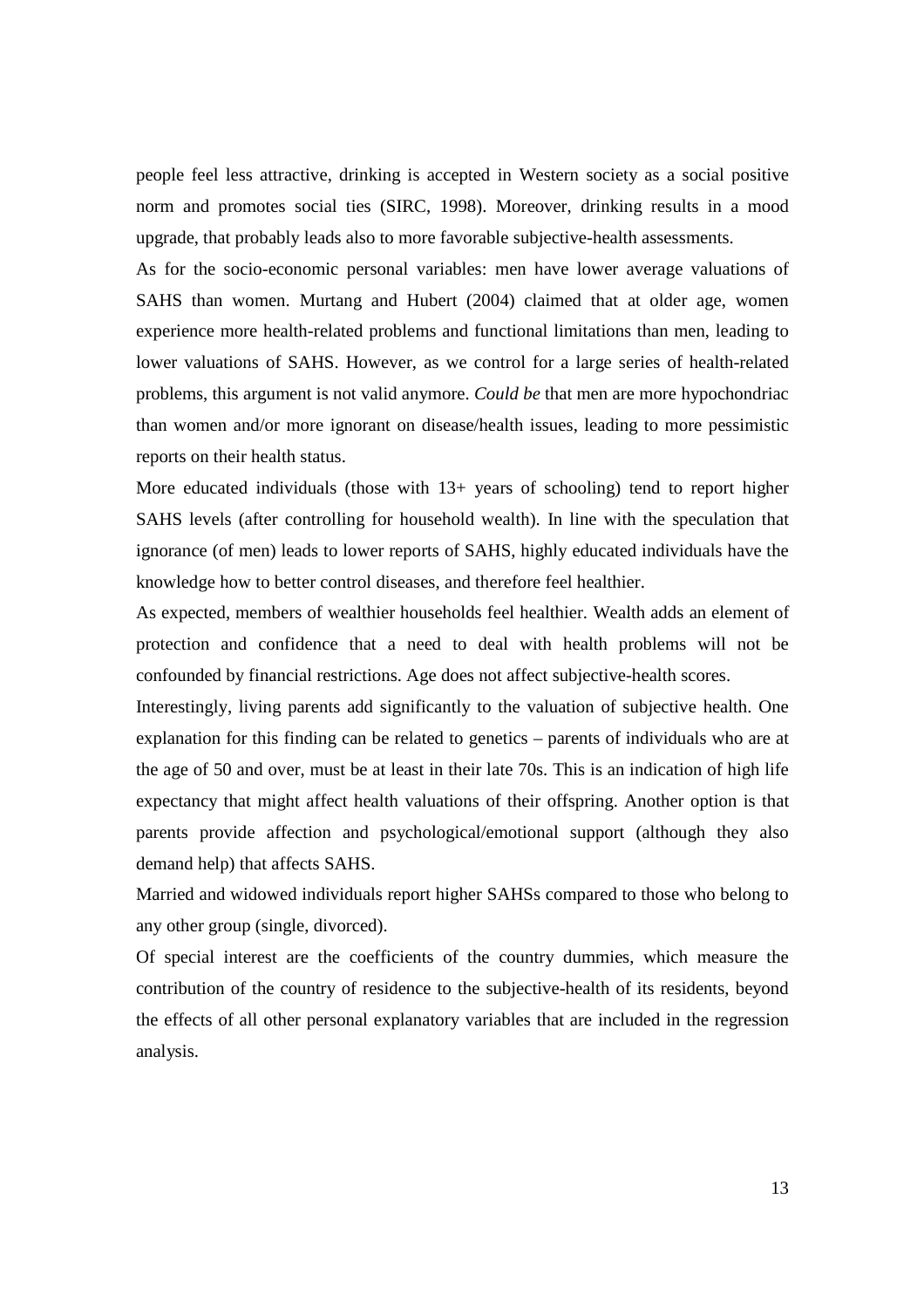# 3.2 *Correlations between standardized subjective country effects and country-specific macro development measures*

A novel question that this paper attempts to address is whether objective country-specific development measures are affecting significantly the country population's average subjective-health-assessments. Is the country's level of development (proxied by percapita GDP, and its economic/social/welfare performance) also contributing to SAHS (beyond the effects of personal traits of the residents)? In other words: is subjectivehealth affected by 'where you live' and not only 'how you live'? The standardized country dummies are used for the exploration of correlations between aggregate country SAHSs and some country-specific objective economic performance characteristics:

- *Logarithm of per-capita GDP* (in 2011). Per-capita GDP is the most common indicator for a country's level of economic development and economic performance. International institutions, such as the United Nations Organization, the World Bank, the OECD, and the International Monetary Fund, classify countries as developed, intermediate or under-developed, depending on whether they are above or below certain thresholds of GDP per-capita. It is also used frequently as a marker of the population's standard of living. The logarithm of GDP per-capita (that relates to the change in GDP per-capita) is often used in empirical studies as a better measure of development and economic power (e.g., Sacks et al., 2010; Clark and Senik, 2011; Easterlin et al., 2011).
- *Human Development Index* (in 2011). The Human Development Index (HDI) is a composite summary measure of human development that is published by the United Nations Development Program.<sup>1</sup> It combines indicators of health, education and standard-of–living and provides an alternative to the common practice of evaluating a country's progress in development based on per-capita GDP. The HDI ranges from 0 to 1.
- *Life expectancy at birth* (in 2011). Life expectancy at birth is defined as the average number of years that a newborn is expected to live, assuming that current

<u>.</u>

<sup>1</sup> http://hdr.undp.org/en/statistics/hdi/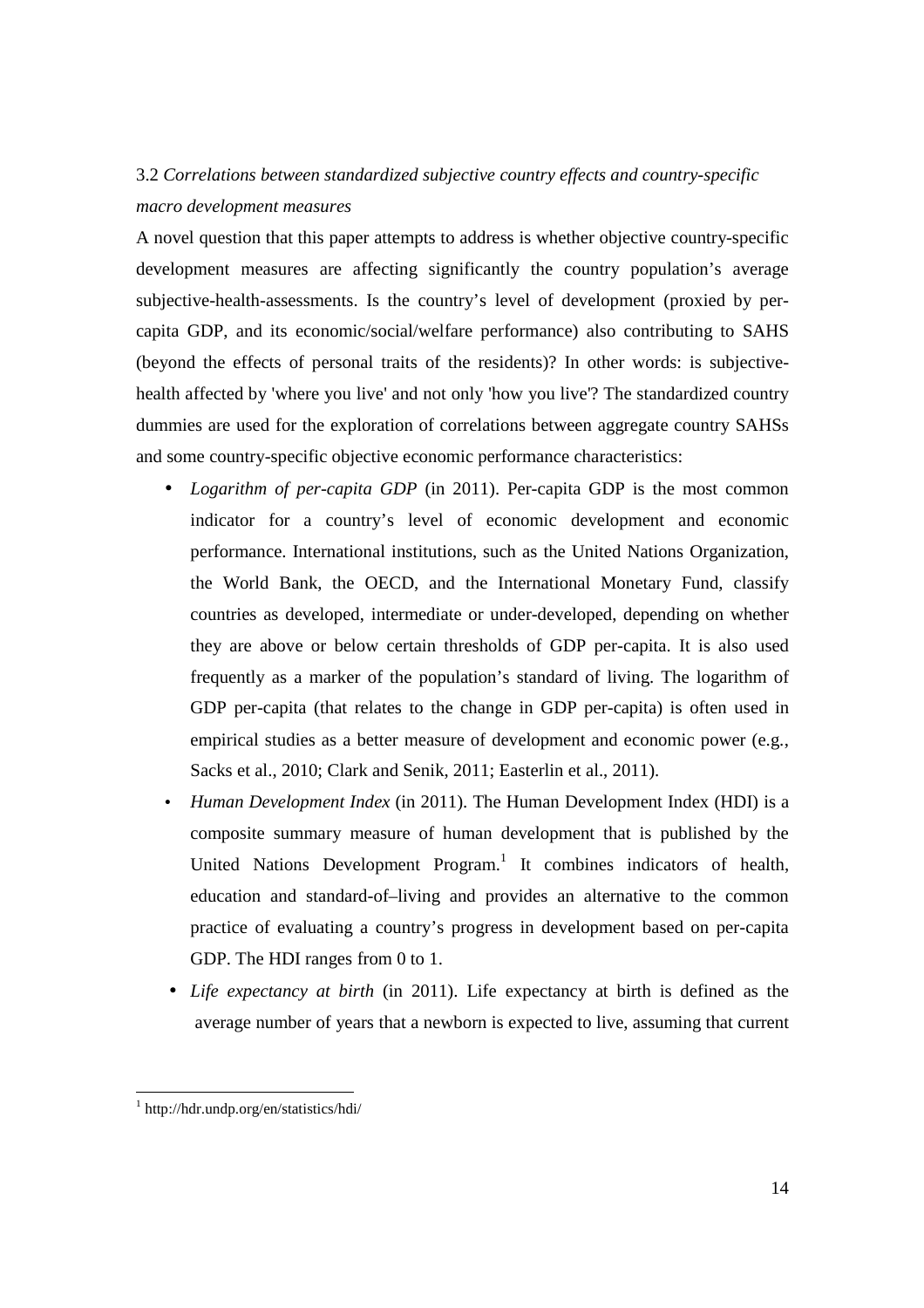mortality rates will not change. It is one of the measures of economic development.

- *Per-capita expenditures on health* (in 2011). Per-capita expenditures on health relate to total public and private health expenditures (ppp in 2005 US\$) covering expenditures for: the provision of health services (preventive and cure), family planning, nutrition consultation, and medical emergency aid. It does not include provision of water and sanitation.
- *Percentage of GDP spent on education* (in 2010). OECD (2013) provides data on public expenditure on educational institutions plus public subsidies to households, as a percentage of GDP.
- *Income inequality The Gini Index* (in 2011). The Gini index measures the extent of deviation of the distribution of income (among individuals or households) from a perfectly equal distribution. A Gini index of 0 represents perfect equality, while an index of 100 implies perfect inequality.

The statistical analysis that is employed follows Oswald and Wu (2010). They used a sample of US states to investigate correlations between state-level subjective-well-being (estimated using a SWB equation) and objective state measures. We borrow their technique and twist it into the health arena, using countries rather than states as our units of analysis.

The standardized country coefficients of the 16 countries included in our sample (see Appendix Table A.2) are plotted against various country macro development measures. Pearson correlations are calculated and tested for significance. The results are presented in Figure 2.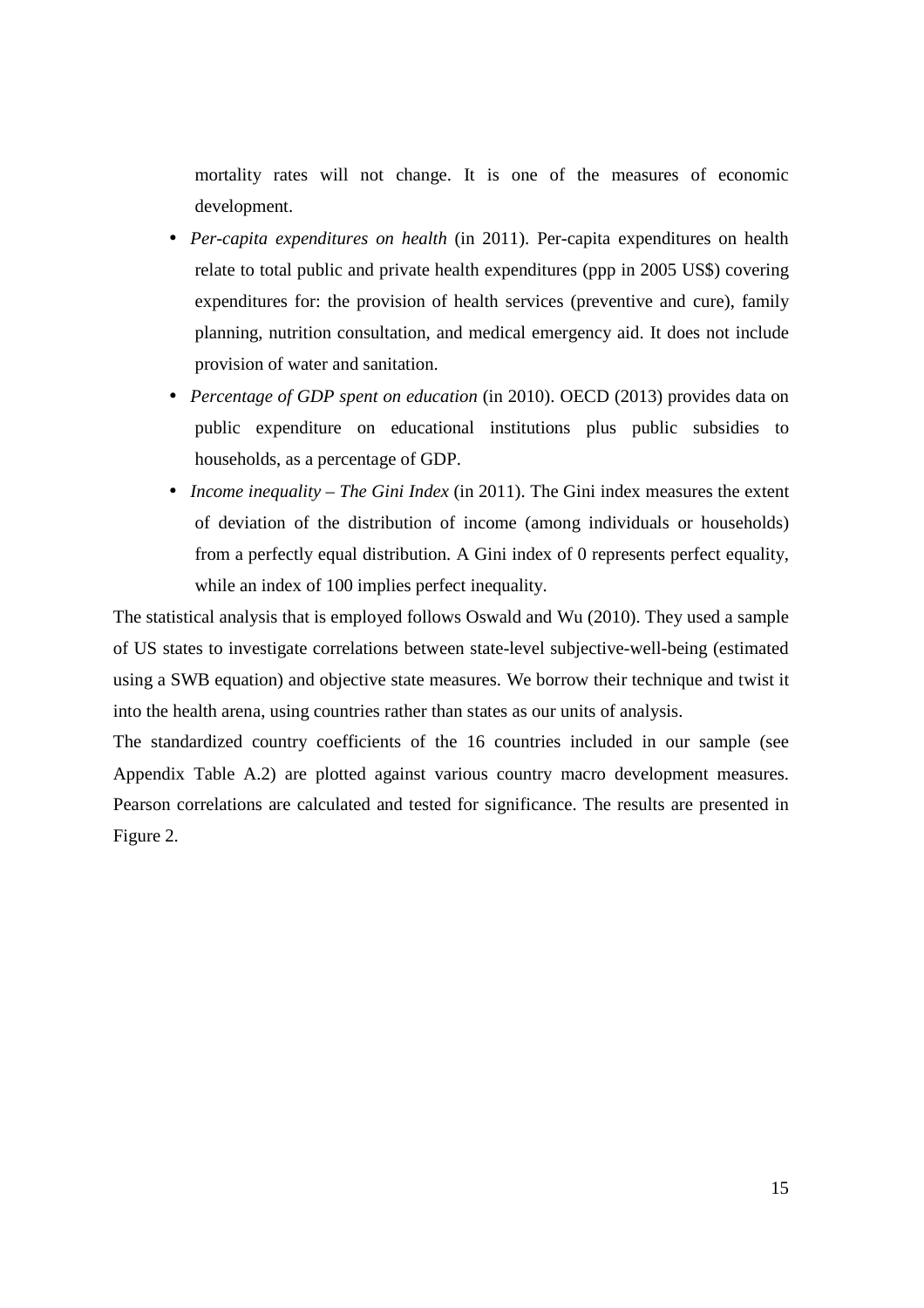

**Figure 2: Country development measures versus standardized country SAHS effects** 

 Source of country development measures: OECD (2013) Vertical axis= standardized fixed-effects country coefficients, based on SAHS regression (Table 2)

As figure 2 indicates, in 2011, the correlations between these macro development measures and the country standardized effects are positive and significant, except for the Gini Index. Table 3 summarizes the results: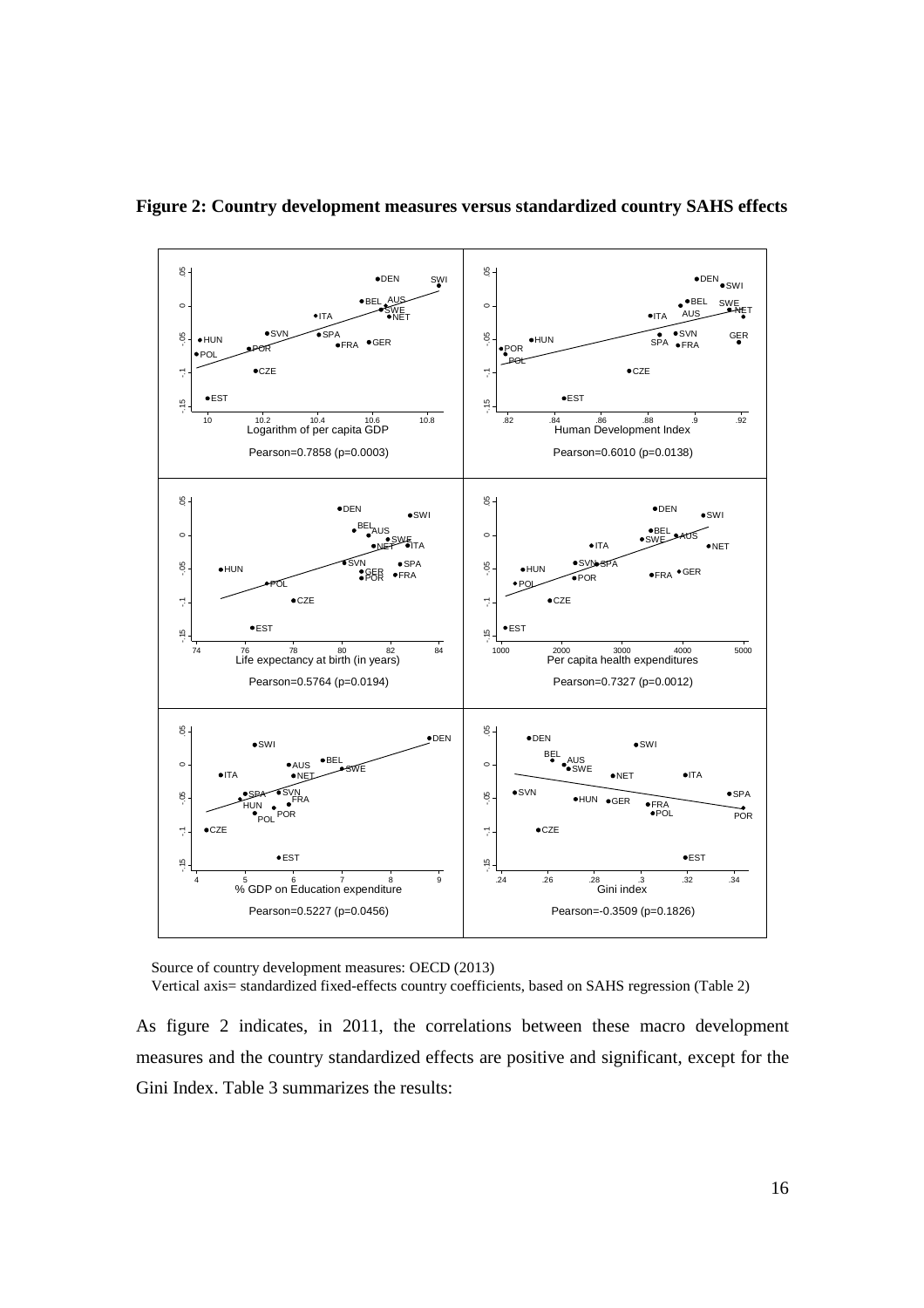| Correlation between                  | <b>Country SAHS</b> | Significance level |
|--------------------------------------|---------------------|--------------------|
| Logarithm of per-capita GDP          | $0.7858***$         | 0.0003             |
| HDI-Human Development Index          | $0.6010**$          | 0.0138             |
| Life expectancy at birth             | $0.5764**$          | 0.0194             |
| Per-capita expenditures on health    | $0.7323***$         | 0.0012             |
| Percentage of GDP spent on education | $0.5227**$          | 0.0456             |
| Income inequality (Gini Index)       | $-0.3509$           | 0.1826             |

**Table 3: Pearson correlation coefficients – size and significance** 

\*\* significant at 0.05; \*\*\* significant at 0.01

As is indicated by Table 3, the significant correlations vary between 0.58-0.78. It should be noted that a correlation coefficient (r) of about 0.6 is unusual by standards of behavioral science. It is high by the cut-offs suggested by Cohen's (1988) rules-of-thumb, which argued that in human data an r value over 0.5 should be seen as large association, and 0.3 as a medium one. An r=0.6 is the same degree of correlation as, for example, has been found for people's own life-satisfaction readings, taken 2 weeks apart (that is, using the same well-being question, asked of the same person) (Oswald and Wu, 2010).

#### **4. Conclusions and discussion**

Our empirical study is based on data for more than 32,700 respondents from 16 European countries and employs numerous variables from the SHARE data base.

The core conclusions that are derived from the 2 parts of the statistical analysis are the following:

(i) The estimation of a self-assessed-health-status regression shows clear evidence of the significant effects of socio-economic variables, above and beyond the effects of medical factors. While it is not surprising that socioeconomic factors play a role in building the individual's well-being, it is less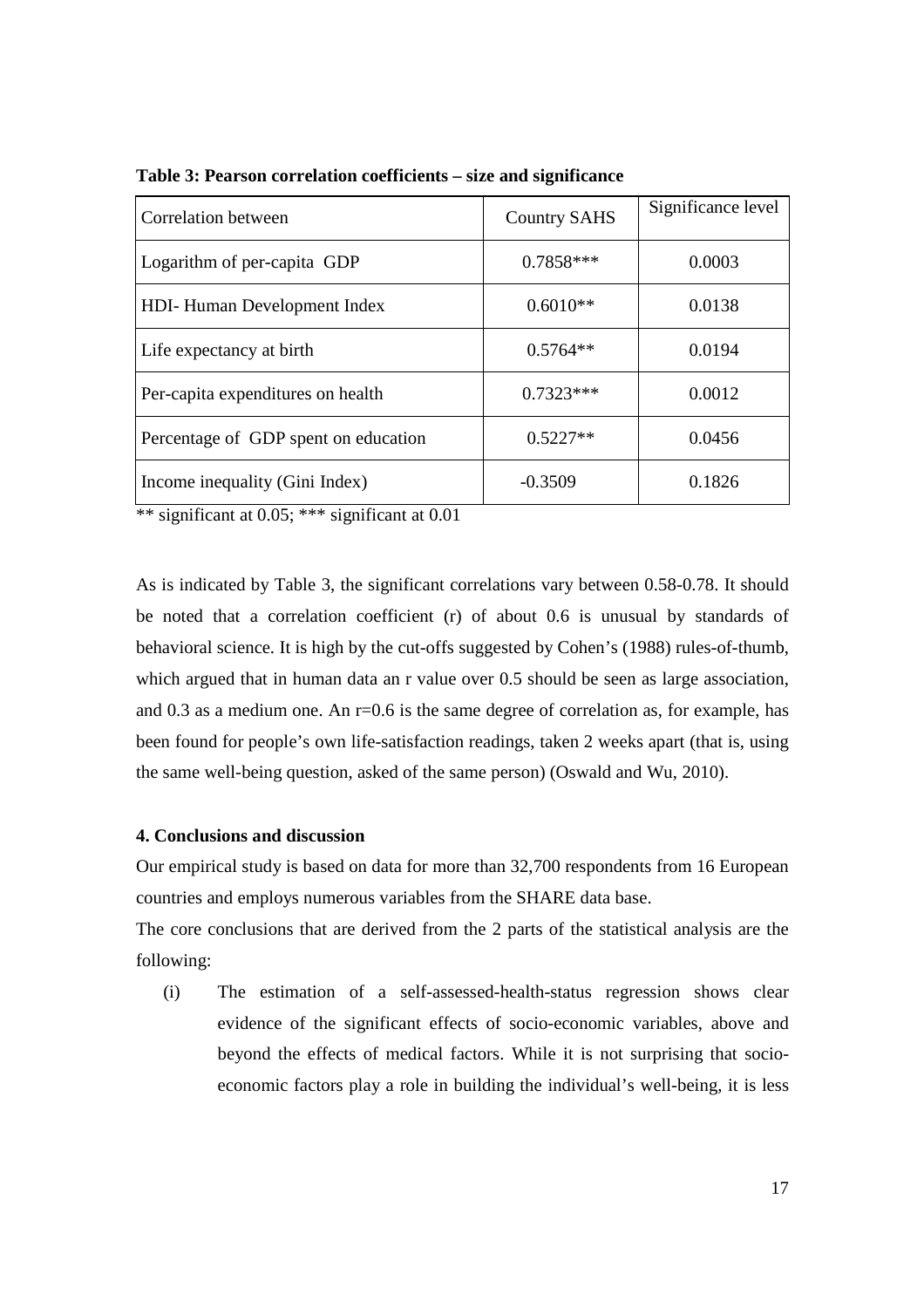expected that they also play a major role behind the individual's rating of her/his subjective-health.

- (ii) The second, more innovative, finding is related to the effects of countryspecific economic development variables on the subjective-health of the residents, beyond and above those of the personal characteristics. It is therefore not only 'who you are' that affects the subjective rating of health, but also 'in which country you live'. Following the technique presented in Oswald and Wu (2010), country dummy variables are added to the SAHS regression, to derive the country-specific aggregate SAHSs. These country dummies are then examined for correlations with a set of objective country macro measures. They include: logarithm of GDP per-capita; the Human Development Index (HDI); life expectancy at birth; per-capita health expenditures; education expenditures as percentage of GDP; and income inequality. It appears that the first 5 country measures have a positive significant correlation with country controlled SAHS (standardized country dummy variables). The income inequality measure does not correlate significantly with country SAHSs. Similar investigations have been performed within the field of well-being/happiness. To the best of our knowledge, the extension of the investigation into the domain of health, using the technique presented in Oswald and Wu (2010), is novel.
- (iii) The findings of positive significant correlations between the countries' development levels and the subjective-health of the populations, has policy implications: improvement of development measures affects perceived-health above and beyond the more documented effect on well-being. Better subjective health could consequently lead to a more efficient use of welfare and public-health budgets (e.g., if less is demanded for drugs, medical consultation etc., funds can be redirected para-medical uses, such as: preventive health or the improvement of patients' quality of life).
- (iv) The evidence that country development measures (in particular the logarithm of per-capita GPD) do affect subjective-health, can be related also to the heated debate between the supporters and the opponents of the so-called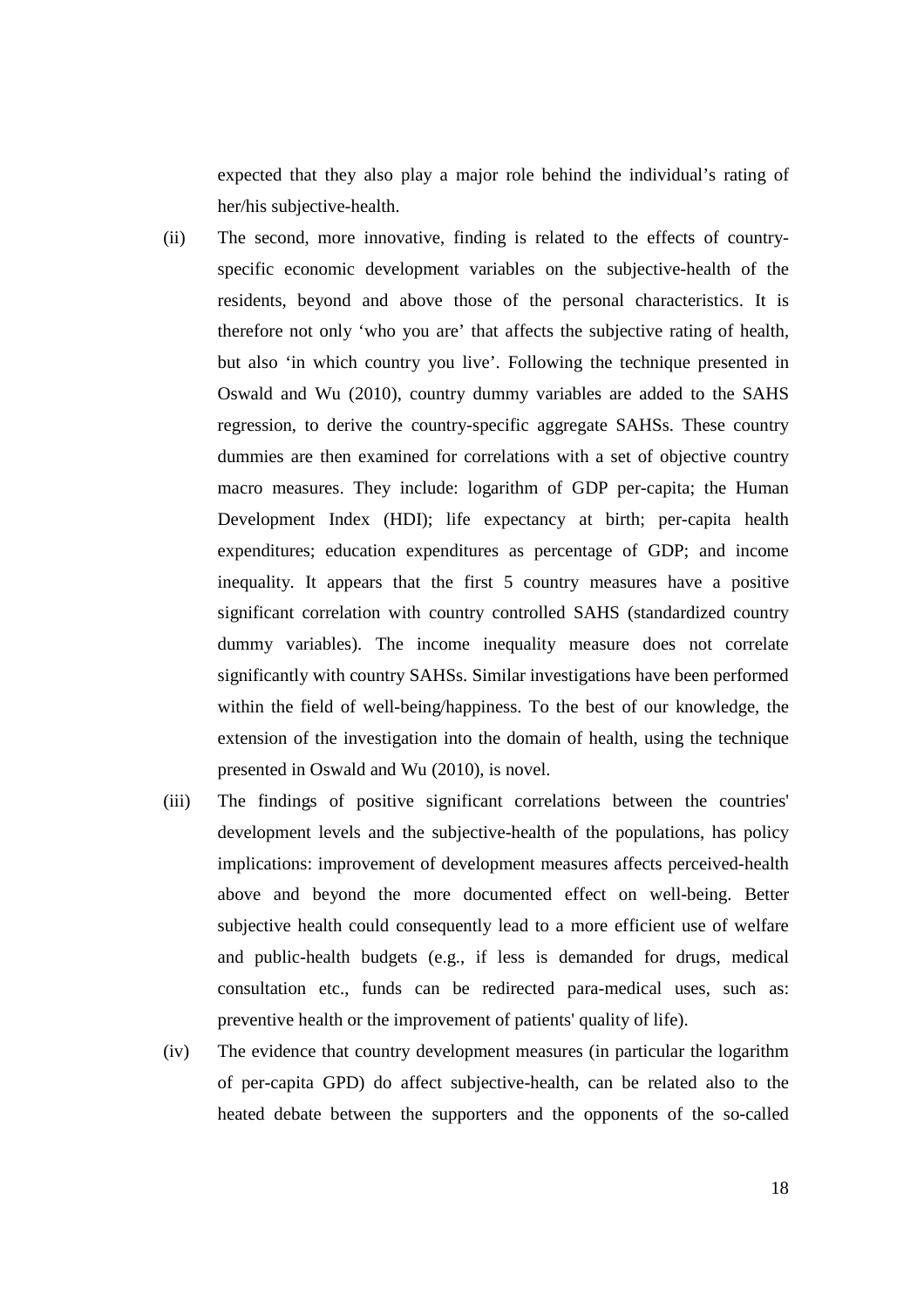'Easterlin Paradox', extending it into the domain of health, rather than the original field of well-being/happiness.

Richard Easterlin, who pioneered the Economics of Happiness in the mid-1970s, suggested that wealthy people tend to be happier than poor people in the *same country*, but that there is no such relationship *across countries*, or *over time*. This assertion is known as the 'Easterlin Paradox'. Easterlin has examined the relationship between happiness and GDP, both across countries and within individual countries through time (Easterlin, 1974, 1995, 2001, 2005). In both types of analysis he found little significant evidence of a link between aggregate income (per-capita GDP) and aggregate happiness, concluding that "*what is true for the individual is not true for society as a whole*" (Easterlin, 1973, page 4, italics in the original). Layard (1980) presented evidence that supported the 'Easterlin Paradox'. Layard was even more succinct and concluded: "a basic finding of happiness surveys is that, though richer societies are not happier than poorer ones, within any society happiness and riches go together" (page 737). Graham and Pettinato (2001) examined data for a sample of 17 developing economies in Latin America and arrived at a similar result: No clear relationship between gross national product and happiness. Several studies challenged the 'Easterlin Paradox'. Two of the more determined opponents are: Deaton (2008) and Stevenson and Wolfers (2008). Using the 2006 Gallup World Poll that was conducted in 132 countries, Deaton arrived at a clear-cut conclusion that average life satisfaction is strongly related to per-capita national income. Stevenson and Wolfers (2008) were even more determined. Based on a statistical analysis of several rich data bases, they conclude that "*Across the world's population, variation in income explains a sizable proportion of the variation in subjective well-being. There appears to be a very strong relationship between subjective well-being and income, which holds for both rich and poor countries*" (page 2). Sacks, Stevenson and Wolfers (2010) reconfirm these results.

Overall, our findings (twisted from the well-being to the health domain) show that *residents of more developed countries have significantly higher*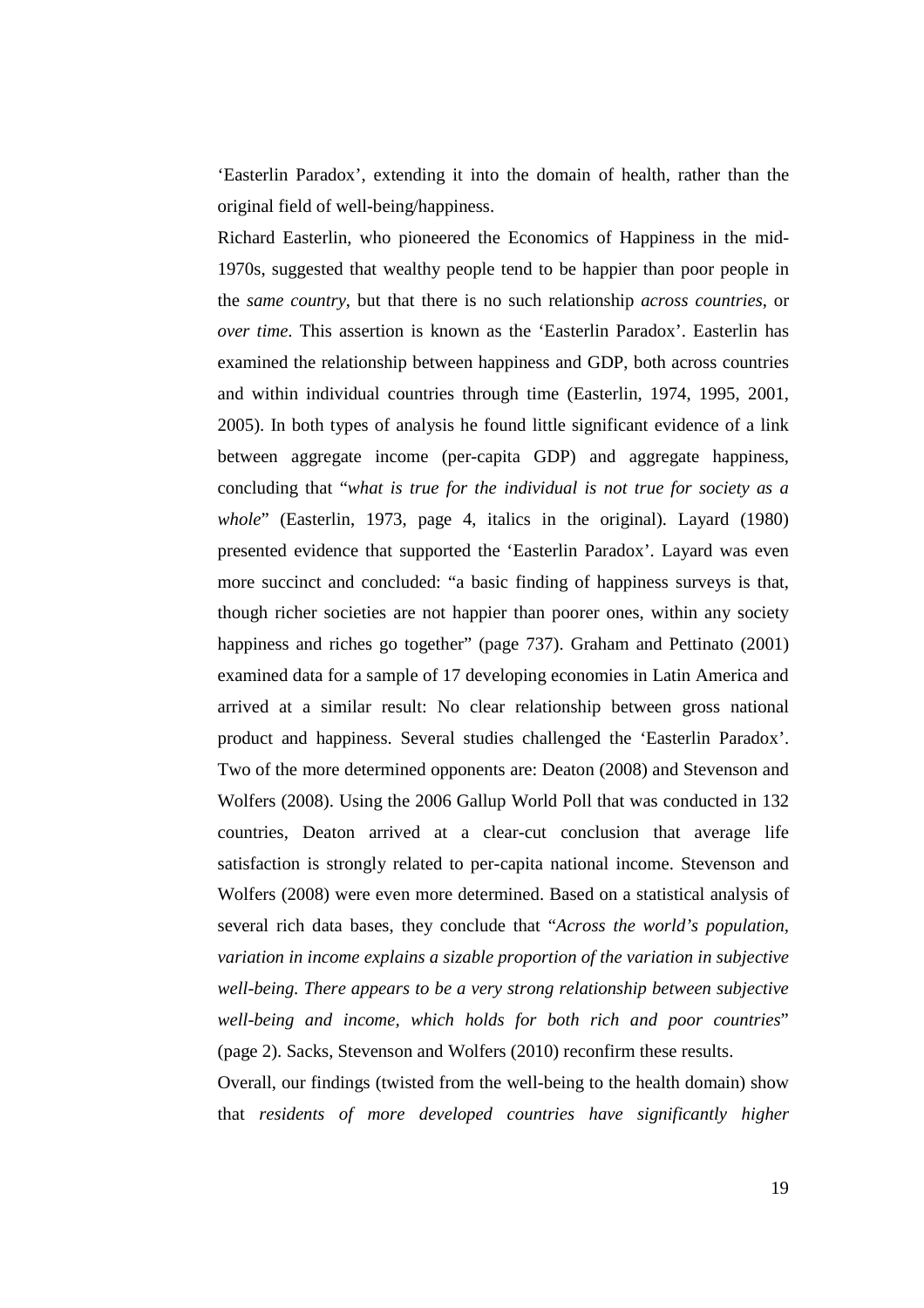*valuations of their subjective-health (everything else being equal)*. This seems to be at odds with the 'Easterlin Paradox' that denies differences across countries.

#### **References**

Acemoglu, D. and Johnson, S. (2007), "Disease and Development: The Effect of Life Expectancy on Economic Growth", *Journal of Political Economy* 115(6): 925-985.

Benyamini, Y. and Idler E.L. (1999), "Community Studies Reporting Association between Self-Rated Health and Mortality: Additional Studies, 1995-1998", *Research on Aging* 21: 392-401.

Bezruchka, S. (2009), "The Effect of Economic Recession on Population Health", *Canadian Medical Association Journal* 185(5): 281-285.

Bloom, D.E., Canning, D. and Sevilla, J. (2004), "The Effect of Health on Economic Growth: A Production Function Approach", *World Development* 32(1): 1-13.

Bloom, D.E., Chatterji, S., Kowal, P., Lloyd-Sherlock, P., McKee, M., Rechel, B., Rosenberg, L. and Smith, J.P. (2014), "Macroeconomic Implications of Population Ageing and Selected Policy Responses", *The Lancet* 6. DOI: 10.1016/S0140-6736(14)61464-1

Case, A. (2002), "Health, Income and Economic Development", Proceedings of the *World Bank Conference on Development Economics 2001/2002*: 221-241

Cesari, M., Pahor, M., Marzetti, E., Zamboni, V., Colloca, G., Tosato, M., Patel, K.V., Tovar, J.J. and Markides K. (2009), "Self-Assessed Health Status, Walking Speed and Mortality in Older Mexican-Americans", *Gerontology* 55(2): 194-201.

Clark, A.E. and Senik, C. (2011), "Will GDP Growth Increase Happiness in Developing Countries?" in: Peccoud R. (ed.), *Measure for Measure: How Well do we Measure Development?* Paris: STIN, 99-176.

Cohen, J. (1988), *Statistical Power Analysis for the Behavioral Sciences.* NJ: Erlbaum, Hillsdale,  $2<sup>nd</sup>$  Edition.

Commission on Macroeconomics and Health (2001), *Macroeconomics and Health: Investing in Health for Economic Development*. Geneva: World Health Organization.

Deaton, A. (2007), "Height, Health and Development", *Proceedings of the National Academies of Science* 104(33): 13232-13237.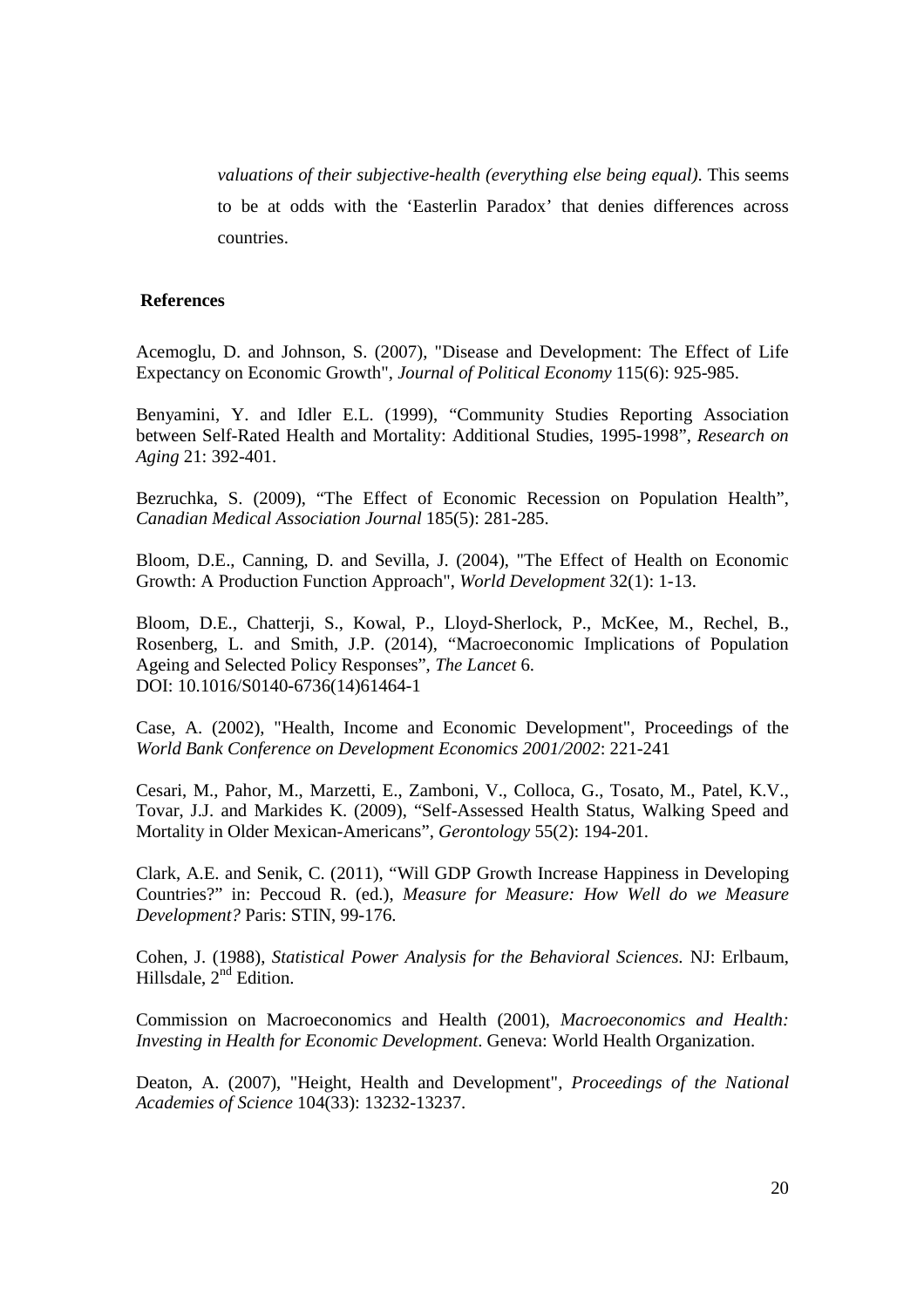Deaton, A. (2008), "Income, Health and Well-Being around the World: Evidence from the Gallup World Poll", *Journal of Economic Perspectives* 22(2): 53-72.

Easterlin, R.A. (1973), "Does Money Buy Happiness?" *The Public Interest* 30: 3-10.

Easterlin, R.A. (1974), "Does Economic Growth Improve the Human Lot? Some Empirical Evidence", in: David, P.A. and Reder, M.W. (eds.), *Nations and Households in Economic Growth*. New York: Academic Press.

Easterlin, R.A. (1995), "Will Raising the Incomes of All Increase the Happiness of All", *Journal of Economic Behavior and Organization* 27(1): 35-48.

Easterlin, R.A. (2001), "Income and Happiness: Towards a Unified Theory", *The Economic Journal* 111(473): 465-484.

Easterlin, R.A. (2005), "Feeding the Illusion of Growth and Happiness: A Reply to Hagerty and Vennhoven", *Social Indicators Research* 74(3): 429-443.

Easterlin, R.A., McVey, L.A., Switek, M., Sawangfa, O. and Zweig, J.S. (2011), "The Happiness-Income Paradox Revisited", Discussion Paper No. 5799. IZA: Bonn.

Ferraro, K.F. and Kelley-Moore, J.A. (2001), "Self-Rated Health and Mortality among Black and White Adults: Examining the Dynamic Evaluation Thesis", *Journals of Gerontology: Psychological and Social Sciences* 56B: S195-S205.

Ferrer-i-Carbonell, A. and Frijters, P. (2004), "How Important is Methodology for the Estimates of the Determinants of Happiness?" *Economic Journal* 114: 641-659.

Graham, C. and Pettinato S. (2001), "Happiness, Markets, and Democracy: Latin America in Comparative Perspective", *Journal of Happiness Studies* 2: 237-268.

Idler, E.L. and Benyamini, Y. (1997), "Self-Rated Health and Mortality: A Review of Twenty-Seven Community Studies", *Journal of Health and Social Behavior* 38(1): 21- 37.

Kleinman, A. (1988), *The Illness Narrative: Suffering, Healing and the Human Condition*. New-York: Basic Books.

Kleinman, A. (1995), *Writing at the Margin: Discourse between Anthropology and Medicine*. Berkeley: University of California Press.

Layard, R. (1980), "Human Satisfaction and Public Policy", *The Economic Journal* 90: 737-750.

Mora, P.A., Di'Bonaventura, M.D., Idler, E., Leventhal, E. and Leventhal, H. (2008), "Psychological Factors Influencing Self-Assessments of Health: Toward an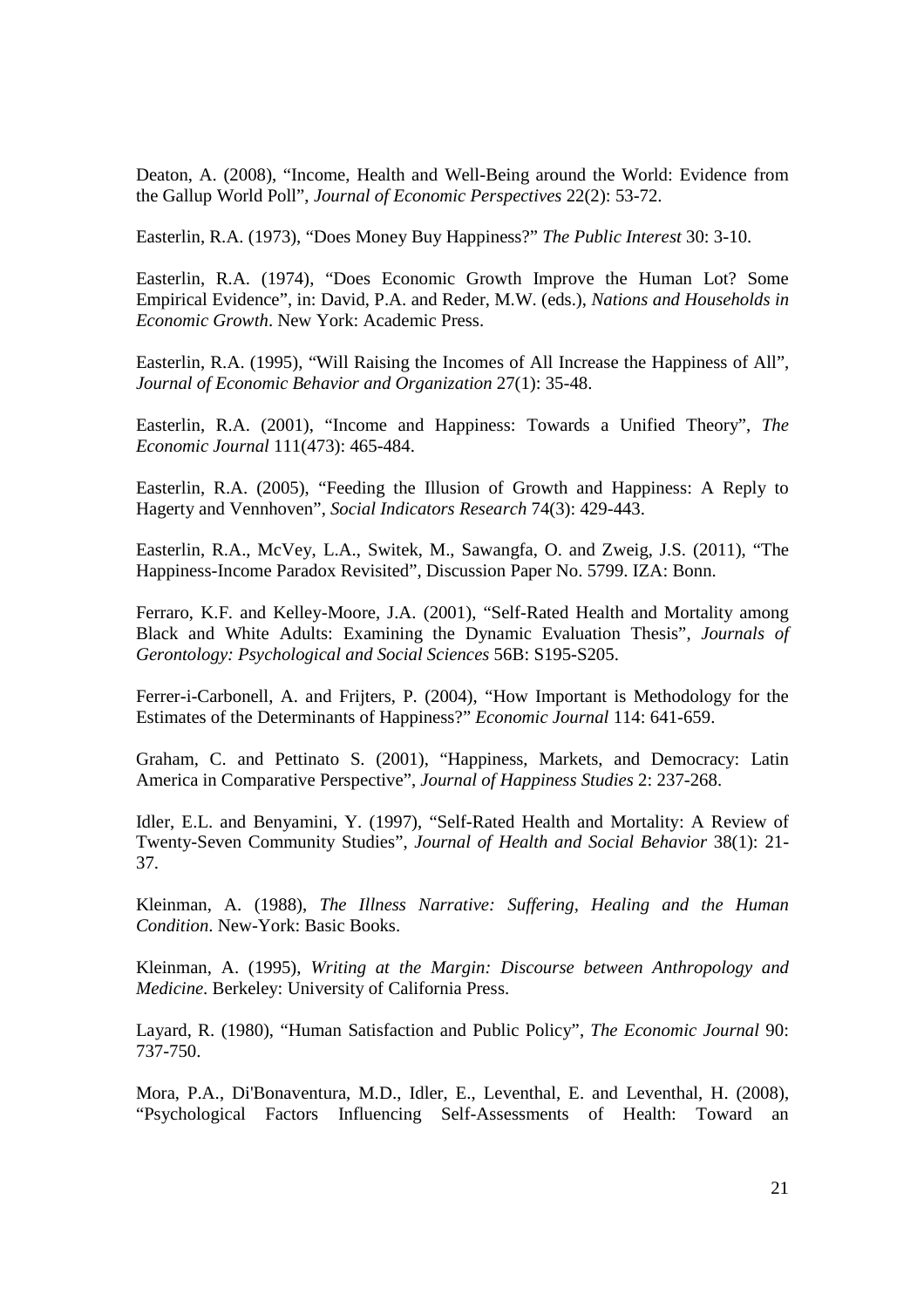Understanding of the Mechanisms Underlying How People Rate Their Own Health", *Annals of Behavioral Medicine* 36: 292-303.

Mossey, J.M. and Shapiro, E. (1982), "Self-Rated Health: A Predictor of Mortality among the Elderly", *American Journal of Public Health* 72(8): 800-808.

Murtagh, K.N. and Hubert, H.B. (2004), "Gender Differences in Physical Disability among an Elderly Cohort", *American Journal of Public Health* 94(8): 1406-1411.

Nagarajan, S. and Pushpanjali, K. (2008), "Self-Assessed and Clinically Diagnosed Periodental Health Status among Patients Visiting the Outpatient Department of a Dental School in Bangalore, India", *Indian Journal of Dental Research* 19(3): 243-246.

OECD (2013), *OECD Health Data 2013.* Can be accessed at: http://www.oecd.org/els/health-systems/oecdhealthdata.htm

Oswald, A.J. and Wu, S. (2010), "Objective Confirmation of Subjective Measures of Human Well-Being: Evidence from the USA", *Science* 327: 576-579.

Parissis, J.T., Nikolaou, M., Farmakis, D., Paraskevaidis, I.A., Bistola, V., Venetsanou, K., Katsaras, D., Filippatos, G. and Kremastinos, D.T. (2009), "Self-Assessment of Health Status is Associated with Inflammatory Activation and Predicts Long-Term Outcomes in Chronic Heart Failure", *European Journal of Heart Failure* 11(2): 163-169.

Ruhm, C. (2000), "Are Recessions Good for your Health?" *Quarterly Journal of Economics* 115: 617-650.

Ruhm, C. (2006), "Macroeconomic Conditions, Health and Mortality", in: Jones, A. (ed.) *Elgar Companion to Health Economics.* Cheltenham, UK: Edward Elgar Publishing.

Ruhm, C. (2008), "A Healthy Economy can Break Your Heart", *Demography* 44**:** 829- 48.

Sacks, D.W., Stevenson, B. and Wolfers, J. (2010), "Subjective Well-Being, Income, Economic Development and Growth", Discussion Paper No. 5230. IZA: Bonn.

Sen, A. (2002), "Health: Perception versus Observation", *British Medical Journal* 324(13): 860-861.

SIRC (1998), *Social and Cultural Aspects of Drinking: A Report to the European Commission.* The Social Issues Research Centre. UK: Oxford. Accessible at: http://www.sirc.org/publik/drinking3.html.

Stevenson, B. and Wolfers, J. (2008), "Economic Growth and Subjective Well-being: Reassessing the Easterlin Paradox", Cambridge, MA: NBER Discussion Paper No. 14282.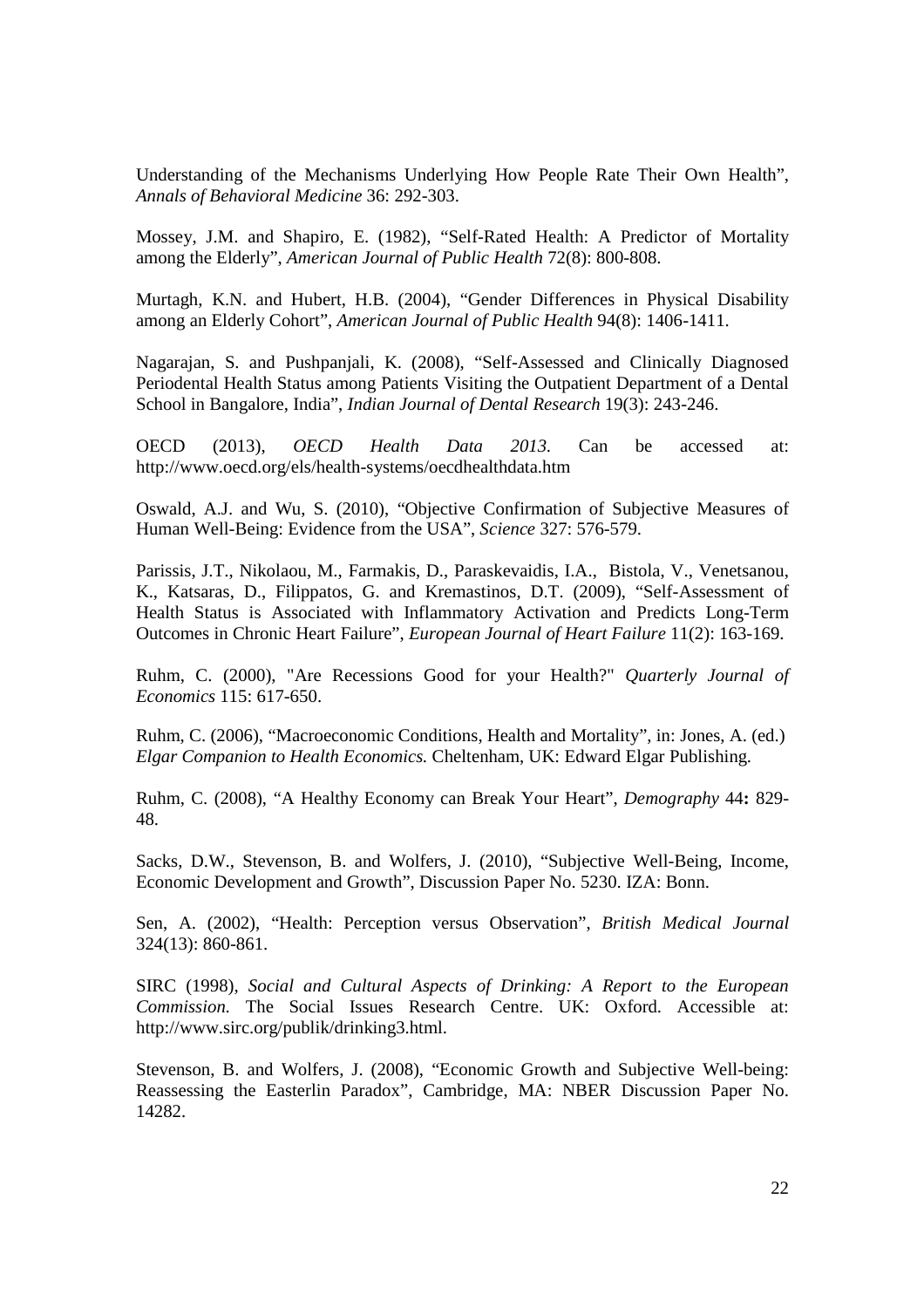van Doorslaer, E. and Gerdtham, U.G. (2003), "Does Inequality in Self-Assessed Health Predict Inequality in Survival by Income? Evidence from Swedish Data", *Social Science and Medicine* 57: 1621-1629.

Wang, J.J., Mitchell, P., Simpson, J., Cumming, R.G. and Smith, W. (2001), "Visual Impairment, Age-Related Cataract and Mortality", *Archives of Ophthalmology* 119: 1186-1190.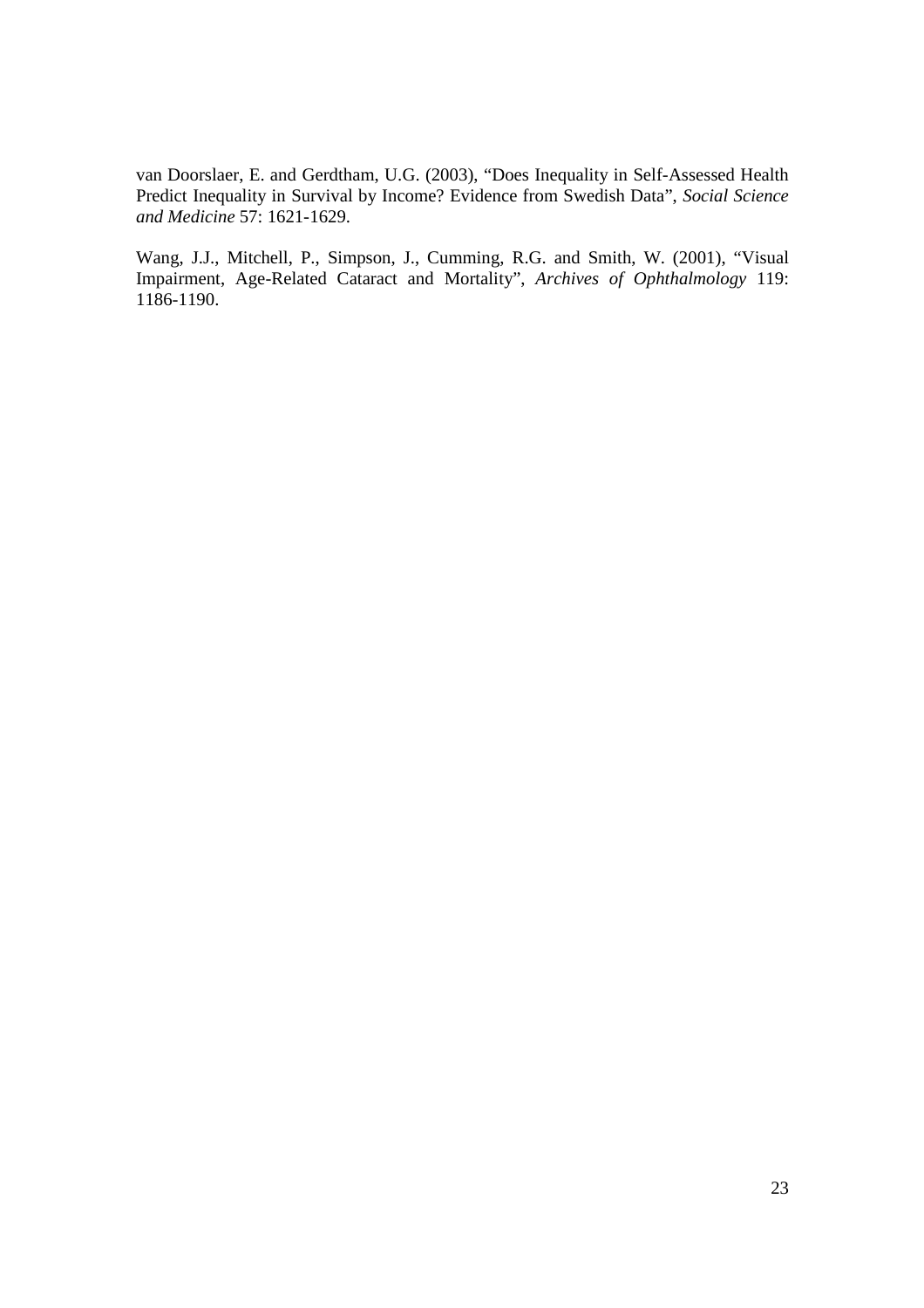# **APPENDIX**

|                                                 | Mean (standard |
|-------------------------------------------------|----------------|
|                                                 | deviation)     |
| Dependent Variable. SAHS (range of 1-5)         | 2.81(1.06)     |
| (i) Socio-demographic personal variables        |                |
| Male $(\%)$                                     | 45.09          |
| Age in years $(\% )$                            |                |
| 50-60                                           | 27.67          |
| 61-70                                           | 37.34          |
| 71-80                                           | 25.05          |
| 81-90                                           | 9.36           |
| more than 90                                    | 0.58           |
| Education                                       |                |
| More than 12 years of schooling $(\%)$          | 30.30          |
| Marital status (%)                              |                |
| Married                                         | 74.79          |
| Widowed                                         | 12.43          |
| Number of children in household                 | 0.01(0.14)     |
| Living parents $(\%)$                           |                |
| Mother                                          | 18.33          |
| Father                                          | 7.02           |
| Old age pension $(\%)$                          | 55.74          |
| (ii) Medically based health                     |                |
| Drug use (number of drugs)                      | 1.64(1.65)     |
| Health conditions – diagnosed with $(\%)$       |                |
| Heart problems                                  | 13.28          |
| Hypertension                                    | 40.08          |
| Cerebral vascular disease                       | 3.95           |
| <b>Diabetes</b>                                 | 12.96          |
| Chronic lung disease                            | 6.52           |
| Arthritis                                       | 24.07          |
| Osteoporosis                                    | 1.46           |
| Cancer                                          | 5.14           |
| Health symptoms (number)                        | 1.70(1.74)     |
| Medical consultation (annual-number)            | 6.81(9.39)     |
| Hospitalization (%)                             | 15.98          |
| Quality of eyesight (range of 1-5)              | 3.33(0.98)     |
| (iii) Behavioral risks (%)                      |                |
| Alcohol consumption (at least 5 days a week)    | 23.07          |
| Obesity (BMI>30)                                | 21.12          |
| (iv) Functional Capacity Indices (standardized) |                |
| ADL<br>---------------------------------        | $-0.12(1.51)$  |
| IADL                                            | $-0.16(1.52)$  |

### **Table A.1: Sample characteristics**